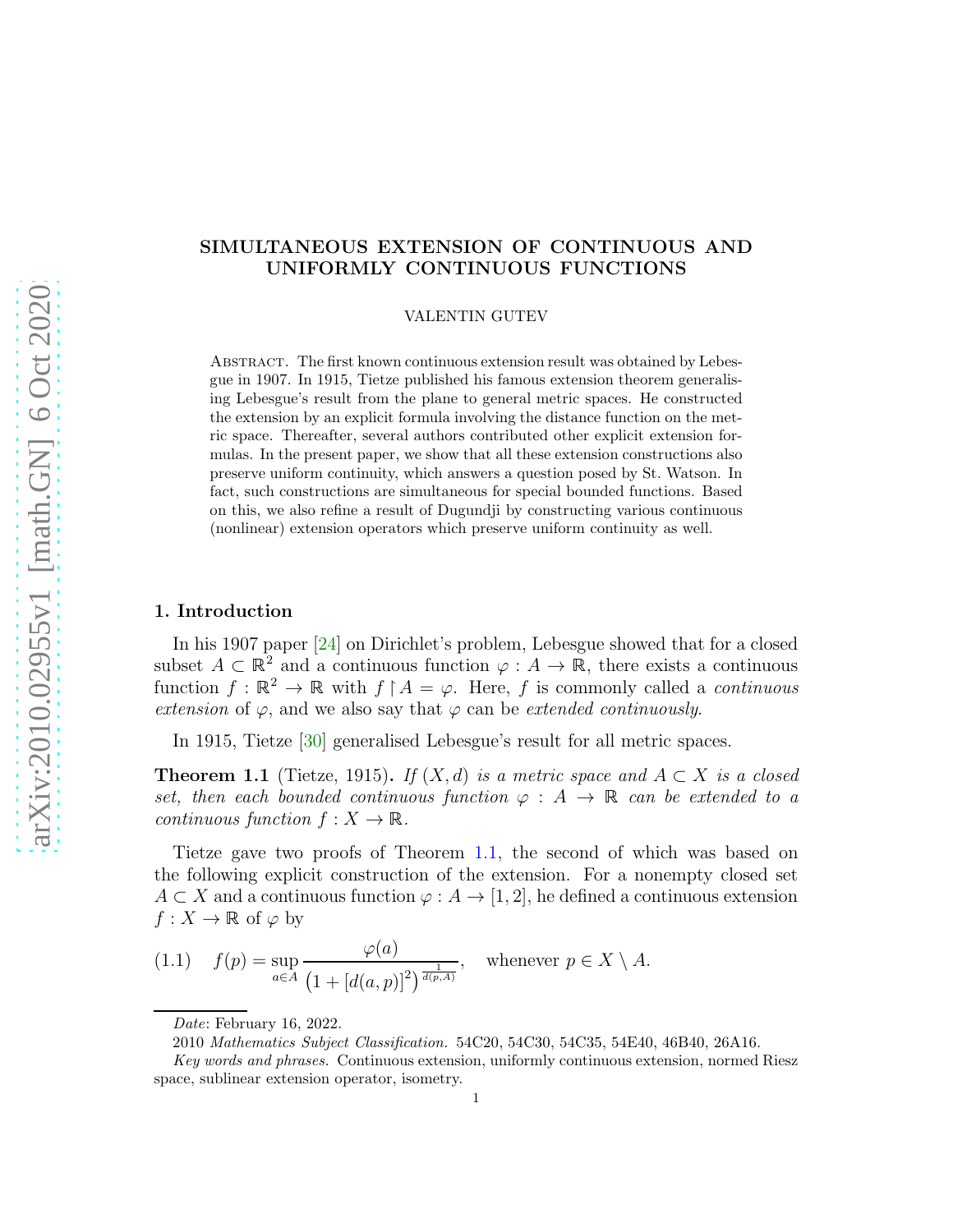Here,  $d(p, A) = \inf \{d(p, a) : a \in A\}$  is the distance to the set A, and it is assumed from the context that  $f \upharpoonright A = \varphi$ .

Nowadays, Theorem [1.1](#page-0-0) is commonly called Tietze's extension theorem. The history of this theorem is fascinating. In 1916, in his book  $[12]$ , de la Vallée Poussin gave a proof of this theorem for  $X = \mathbb{R}^n$ . The book of Carathéodory [\[10\]](#page-16-1) contains another proof of Tietze's extension theorem for Euclidean spaces, it was credited to H. Bohr and works for general metric spaces, see Section [4.](#page-13-0) In 1918, Brouwer [\[9\]](#page-16-2) also gave an alternative proof of Tietze's extension theorem for Euclidean spaces. In 1919, Hausdorff [\[20\]](#page-16-3) gave a simple proof of Tietze's extension theorem. For a nonempty closed set  $A \subset X$  and a continuous function  $\varphi : A \to [0, 1]$ , he defined a continuous extension  $f: X \to \mathbb{R}$  of  $\varphi$  by

<span id="page-1-2"></span>(1.2) 
$$
f(p) = \inf_{a \in A} \left[ \varphi(a) + \frac{d(a, p)}{d(p, A)} - 1 \right], \text{ whenever } p \in X \setminus A.
$$

In 1923, in his book  $[23]$ , Kerékjártó refers to a letter of Riesz which contains a simple proof of Tietze's extension theorem, and presented this proof. The same proof was also presented in the book of Alexandroff and Hopf [\[1\]](#page-16-4) and credited again to Riesz. In Riesz's construction,  $\varphi: A \to [1, 2]$  and the extension  $f: X \to \mathbb{R}$  is given by the following very simple formula:

<span id="page-1-3"></span>(1.3) 
$$
f(p) = \sup_{a \in A} \varphi(a) \cdot \frac{d(p, A)}{d(a, p)},
$$
 whenever  $p \in X \setminus A$ .

In his book [\[13\]](#page-16-5), Dieudonné included a proof of Tietze's extension theorem which is virtually the same as previously given by Riesz. In the same setting, he defined an extension  $f: X \to \mathbb{R}$  of  $\varphi$  by

<span id="page-1-1"></span>(1.4) 
$$
f(p) = \inf_{a \in A} \varphi(a) \cdot \frac{d(a, p)}{d(p, A)},
$$
 whenever  $p \in X \setminus A$ .

In 1951, Dugundji [\[14\]](#page-16-6) generalised Theorem [1.1](#page-0-0) by replacing the range R with an arbitrary locally convex topological vector space using virtually the same method as Brouwer did. This was done at the cost of applying A. H. Stone's theorem [\[29,](#page-17-3) Corollary 1] that each metrizable space is paracompact. On the other hand, generalising a result of Borsuk [\[7\]](#page-16-7) and Kakutani [\[22\]](#page-17-4), Dugundji obtained the following very interesting application. For a space  $Z$ , let  $C^*(Z)$  be the Banach space of all bounded continuous functions on Z equipped with the supp-norm  $\|\cdot\|$ .

<span id="page-1-0"></span>**Theorem 1.2** (Dugundji, 1951). Let  $A \subset X$  be a closed set in a metric space  $(X, d)$ . Then there exists a linear map  $\Phi : C^*(A) \to C^*(X)$  such that

$$
\Phi[\varphi] \upharpoonright A = \varphi \quad and \quad \|\Phi[\varphi]\| = \|\varphi\|, \quad \text{for every } \varphi \in C^*(A).
$$

Regarding Theorem [1.2,](#page-1-0) let us explicitly remark that all extension constructions mentioned above are actually "simultaneous" extensions from some subset of  $C^*(A)$  to  $C^*(X)$ , see the next sections.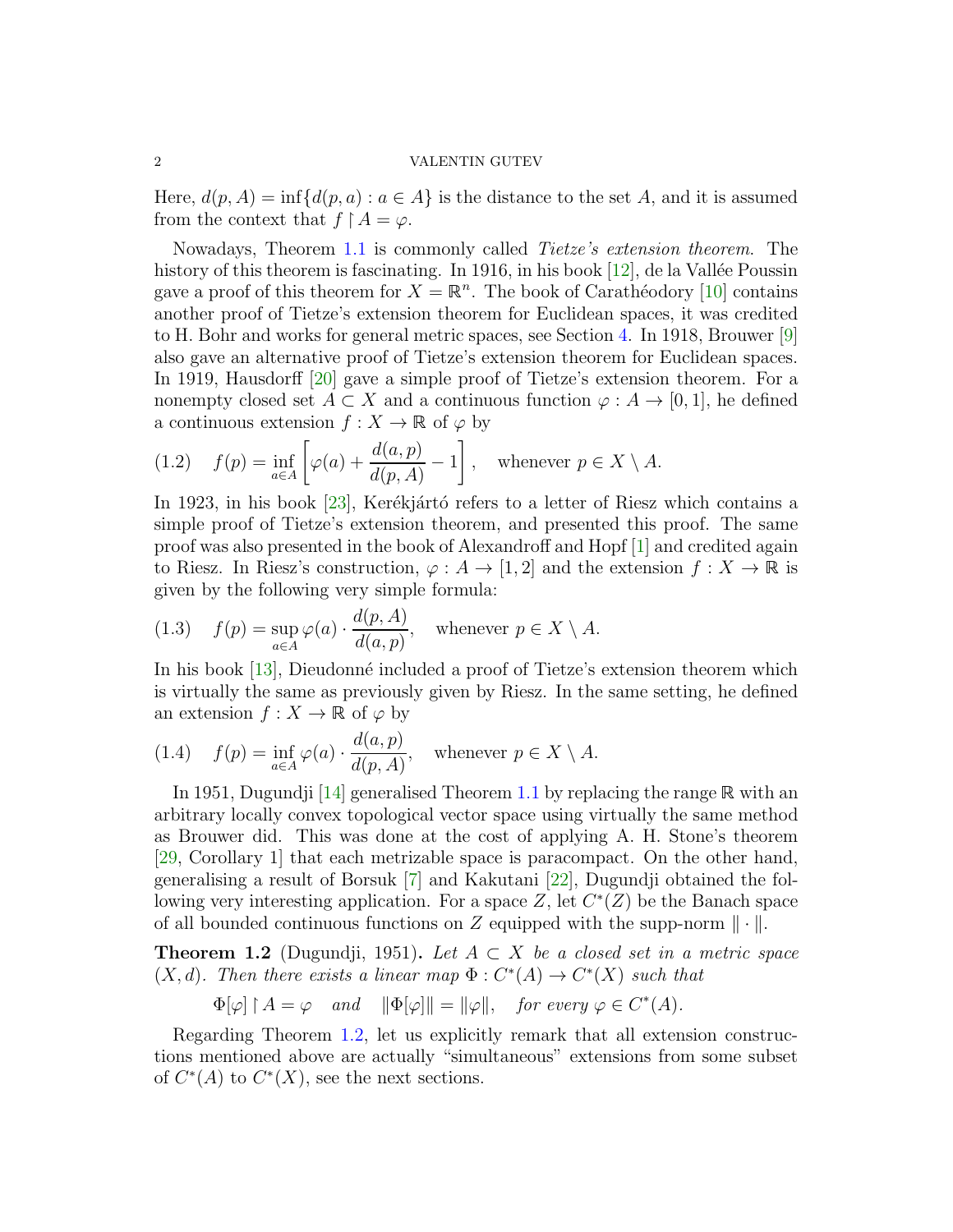Extensions of uniformly continuous maps came naturally in the context of the completion problem of metric spaces, see Hausdorff's 1914 monograph "Grundzüge" der Mengenlehre" [\[19\]](#page-16-8). The development of such extensions was gradual, the interested reader is referred to  $\left[6, 21\right]$  for an interesting outline on the history of this extension problem. One of the first explicit solutions of the extension problem for uniformly continuous functions was obtained by McShane [\[27,](#page-17-5) Corollary 2].

<span id="page-2-0"></span>**Theorem 1.3** (McShane, 1934). Let  $(X, d)$  be a metric space and  $A \subset X$ . Then each uniformly continuous bounded function  $\varphi : A \to \mathbb{R}$  can be extended to the whole of  $X$  preserving the uniform continuity and the bounds.

McShane obtained the above result as an application of his Lipschitz extension theorem  $[27,$  Theorem 1, see also Whitney  $[31,$  the footnote on p. 63. His construction was implicit and based on moduli of continuity of bounded uniformly continuous functions. In 1990, Mandelkern [\[26\]](#page-17-7) gave an explicit construction of the extension in Theorem [1.3.](#page-2-0)

<span id="page-2-2"></span>**Theorem 1.4** (Mandelkern, 1990). Let  $(X, d)$  be a metric space,  $A \subset X$  be a nonempty closed set and  $\varphi : A \to [1,2]$  be uniformly continuous. Then the extension  $f: X \to \mathbb{R}$  defined as in [\(1.4\)](#page-1-1) is also uniformly continuous.

St. Watson in his review of Mandelkern's paper [\[26\]](#page-17-7) (see Mathematical Reviews/MathSciNet [MR1076066\)](http://www.ams.org/mathscinet-getitem?mr=1076066) remarked that Hausdorff's formula [\(1.2\)](#page-1-2) is simpler and even included in Engelking's General Topology in [\[15,](#page-16-11) Exercise 4.1.F], and questioned whether it also preserves uniform continuity. He further remarked that the study of the mechanics of Tietze's extension theorem is worthwhile and proposed the following general formula of constructing an extension. He wrote that we can measure how close  $a \in A$  is to  $p \in X \setminus A$  by the function  $s(a, p) = \frac{d(a, p)}{d(p, A)}$ . Then he suggested to consider a general function  $c(s, r)$  representing the extension by  $f(p) = \inf_{a \in A} c(s(a, p), \varphi(a))$ . For instance, in Hausdorff's approach,  $c(s, r) = r + s - 1$ . Thus, he posed the following general question.

<span id="page-2-1"></span>**Question 1.** Can those functions  $c(s, r)$  which preserve continuity and uniform continuity, respectively, be characterised?

We are now ready to state also the main purpose of this paper. In the next section, we show that Hausdorff's extension construction [\(1.2\)](#page-1-2) preserves the uniformly continuous functions (Theorem [2.1\)](#page-4-0). In fact, we show that this construction defines an extension operator  $\Psi : C^*(A) \to C^*(X)$  which is an isometry and  $\Psi[\varphi] : X \to \mathbb{R}$  is uniformly continuous whenever so is  $\varphi \in C^*(A)$ . Regarding this, let us explicitly remark that  $\Psi$  is not linear. In fact, as shown in the Remark after Corollary D in Pełczyński  $[28, \text{Notes and Remarks}],$  see also Lindenstrauss  $[25],$ one cannot expect a linear extension operator from  $C^*(A)$  to  $C^*(X)$  to preserve uniform continuity. In Section [3,](#page-8-0) we deal with an alternative setting of Question [1.](#page-2-1)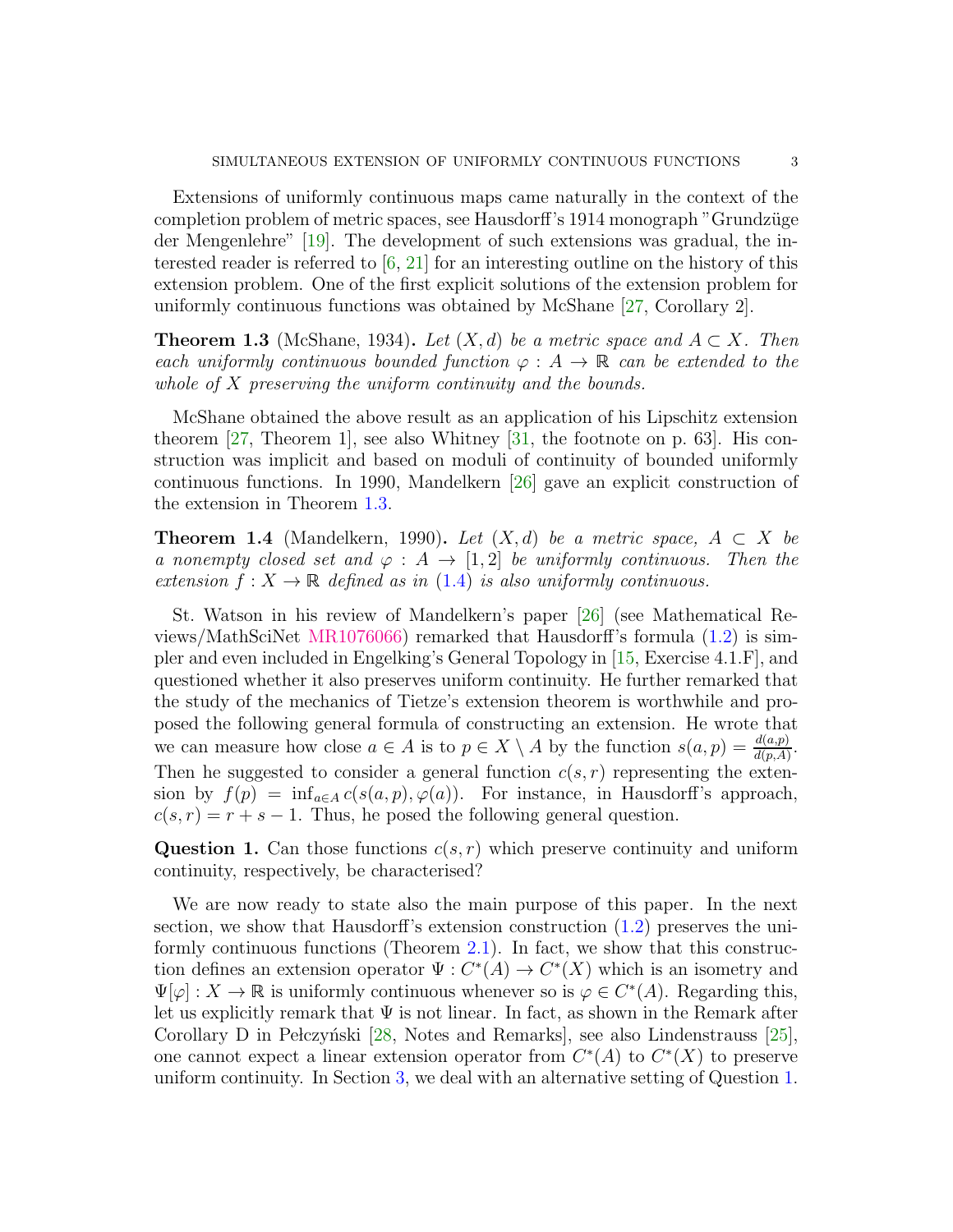In contrast to Watson's approach, we consider and abstract function  $\mathbf{F}(s,t)$  of the variables  $s \ge t > 0$ , where s plays the role of  $d(a, p)$  and  $t$  — that of  $d(p, A)$ , for  $a \in A$  and  $p \in X \setminus A$ . Then we associate the function  $\mathbf{F}^* : A \times (X \setminus A) \to \mathbb{R}$ defined by  $\mathbf{F}^*(a, p) = \mathbf{F}(d(a, p), d(p, A)), a \in A$  and  $p \in X \setminus A$ . The extension of a bounded function  $\varphi: A \to [0, +\infty)$  is now defined by taking supremum or infimum on A of the product " $\varphi(a) \cdot \mathbf{F}^*(a, p)$ ". By considering the multiplicative inverse of  $\mathbf{F}$ , if necessary, the construction is reduced only to taking supremum. In this case, we require **F** to take values in  $(0, 1]$  and place three conditions on it, see [\(3.2\)](#page-8-1), [\(3.3\)](#page-8-2) and [\(3.4\)](#page-8-3), which are satisfied by all classical constructions of this type. In this general setting, we show that  $\Omega_{\mathbf{F}}[\varphi](p) = \sup_{a \in A} \varphi(a) \cdot \mathbf{F}^*(a, p), p \in X \setminus A$ , transforms each member  $\varphi \in C^*_+(A)$  of the positive cone of  $C^*(A)$  into a member  $\Omega_{\mathbf{F}}[\varphi] \in C^*_+(X)$  which is uniformly continuous whenever so is  $\varphi$ , Theorem [3.1.](#page-9-0) In fact, this defines a sublinear extension operator  $\Omega_{\mathbf{F}}: C^*_+(A) \to C^*_+(X)$  which is an isotone isometry. Based on a classical construction, we extend  $\Omega_F$  to a positively homogeneous extension operator  $\Theta_{\mathbf{F}}: C^*(A) \to C^*(X)$  which is 2-Lipschitz and still preserves uniform continuity, Theorem [3.8.](#page-12-0) Section [3](#page-8-0) also contains several supporting examples and remarks. In the last Section [4,](#page-13-0) we consider Bohr's extension construction which is somewhat different being based on an integral formula. This construction may look a bit artificial, but simple arguments show that it also preserves the uniformly continuous functions (Theorem [4.1\)](#page-14-0). Furthermore, this construction gives at once a sublinear extension operator  $\Phi: C^*(A) \to C^*(X)$ which is an isotone isometry and preserves uniform continuity. Finally, let us remark that the extension operators constructed in this paper are complementary to a result for simultaneous extension of bounded uniformly continuous function obtained in [\[3,](#page-16-12) Theorem 3.1]. The method used in [\[3\]](#page-16-12) is based on the original arguments of McShane for proving Theorem [1.3.](#page-2-0) Our extension operators can be also compared with a nonlinear extension operator constructed by Borsuk in [\[8\]](#page-16-13).

# 2. Hausdorff 's Extension Operator

An *ordered vector space* is a real vector space E endowed with a partial order  $\leq$  such that for every  $u, v \in E$  with  $u \leq v$ ,

- (i)  $u + x \le v + x$ , for every  $x \in E$ ,
- (ii)  $\alpha \cdot u \leq \alpha \cdot v$ , for every  $\alpha > 0$ .

In such a space E, the set  $\{v \in E : v \ge 0\}$  is called the *positive cone* of E, and denoted by  $E^+$  or  $E_+$ . An ordered vector space  $(E, \leq)$  is a Riesz space, or a vector lattice, if  $(E, \leq)$  is also a lattice, i.e. if each pair of elements  $u, v \in E$ has a supremum  $u \vee v = \sup\{u, v\} \in E$  and an infimum  $u \wedge v = \inf\{u, v\} \in E$ . In a Riesz space E, to each element  $u \in E$  we may associate its absolute value  $|u| = (-u) \vee u$ . A normed Riesz space is a Riesz space  $(E, \leq)$  endowed with a norm  $\|\cdot\|$  such that  $\|u\| \leq \|v\|$ , whenever  $u, v \in E$  with  $|u| \leq |v|$ . A complete normed Riesz space is called a Banach lattice.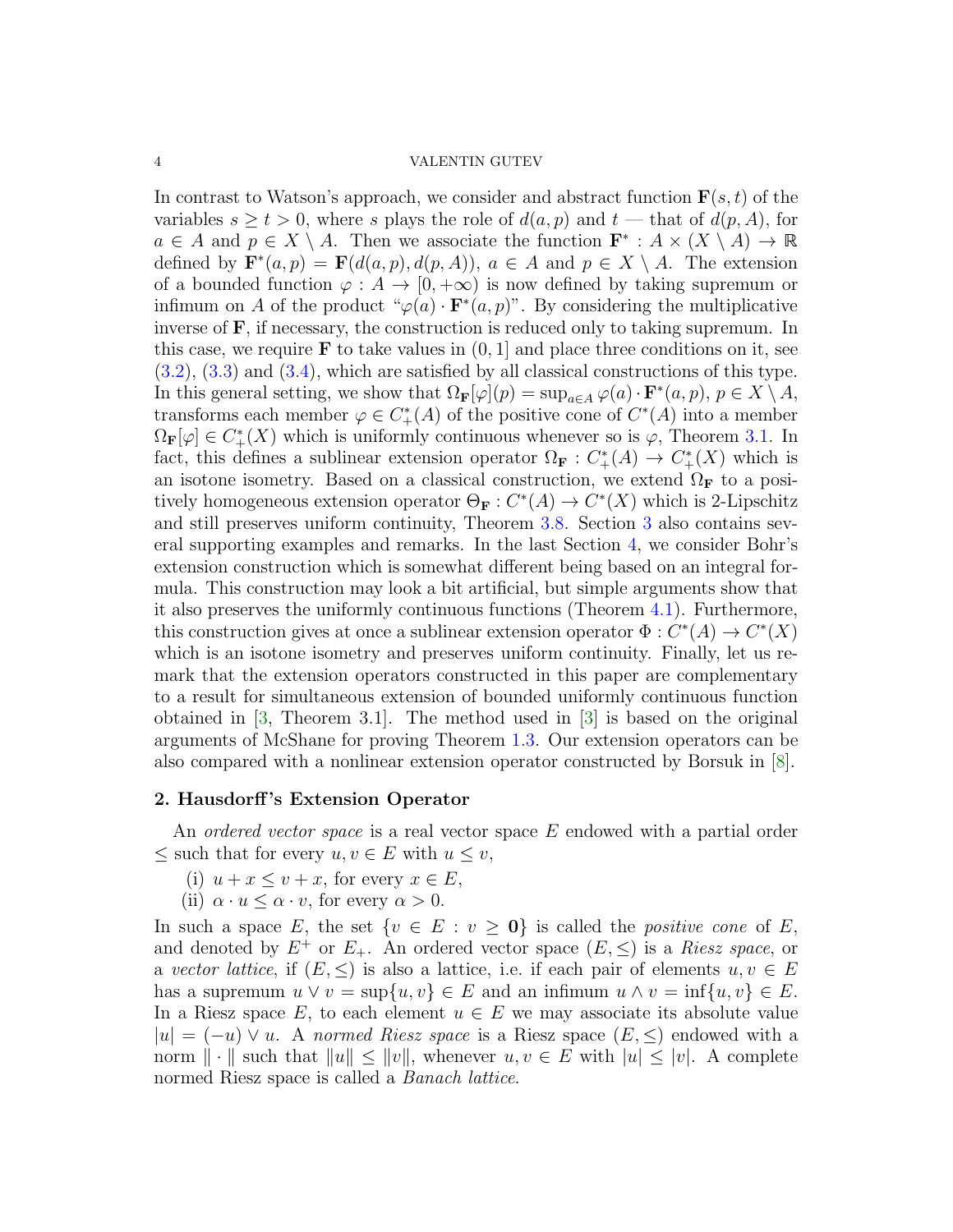A map  $\Phi: E \to V$  between Riesz spaces is *positive* if  $\Phi(E^+) \subset \Phi(V^+)$ , and  $\Phi$  is called *isotone*, or *order-preserving*, if  $\Phi(u) \leq \Phi(v)$  whenever  $u, v \in E$  with  $u \leq v$ . Each linear positive operator between Riesz spaces is isotone because for elements  $u, v \in E$  we have that  $u \leq v$  precisely when  $v - u \in E^+$ .

For a space  $Z$ , let  $C^*(Z)$  be the Banach space of all bounded continuous functions on Z equipped with the sup-norm  $||f|| = \sup |f|$ ,  $f \in C^*(Z)$ . The vector space  $C^*(Z)$  is partially ordered by defining that  $f \leq g$  holds whenever  $f(z) \leq g(z)$ for all  $z \in Z$ . This makes  $C^*(Z)$  a Banach lattice. Namely, for  $f, g \in C^*(Z)$ , the elements  $f \vee g$  and  $f \wedge g$  are the pointwise maximum and minimum of f and g. The positive cone of  $C^*(Z)$  will be denoted by  $C^*_+(Z)$ ; and for  $t \in \mathbb{R}$ , we will use  $t_Z$  for the constant function  $t_Z : Z \to \{t\}$ . In case  $(Z, \rho)$  is a metric space, we will also use  $C^*_u(Z)$  for the uniformly continuous members of  $C^*(Z)$ .

In this section and the rest of the paper,  $(X, d)$  is a fixed metric space and  $A \subset X$  is a nonempty closed set. A map  $\Phi: C^*(A) \to C^*(X)$  is called an *extension* operator if  $\Phi[\varphi] \upharpoonright A = \varphi$ , for every  $\varphi \in C^*(A)$ . A linear map  $\Phi: C^*(A) \to C^*(X)$ is called *regular* if  $\Phi[1_A] = 1_X$  and  $\|\Phi[\varphi]\| = \|\varphi\|$ ,  $\varphi \in C^*(A)$ , see [\[28\]](#page-17-8). Evidently, a regular linear map  $\Phi: C^*(A) \to C^*(X)$  is an isometry. Furthermore, according to [\[28,](#page-17-8) Proposition 1.2], a linear operator  $\Phi: C^*(A) \to C^*(X)$  is regular if and only if  $\Phi$  is positive and  $\Phi[1_A] = 1_X$ . In particular, each regular linear operator  $\Phi: C^*(A) \to C^*(X)$  is also isotone.

In what follows, we shall say that a map  $\Psi: C^*(A) \to C^*(X)$  preserves uniform continuity if  $\Psi[C_u^*(A)] \subset C_u^*(X)$ . Also, for convenience, we shall say that  $\Psi$ preserves the constants if  $\Psi[t_A] = t_X$  for every  $t \in \mathbb{R}$ . In this section, we consider Hausdorff's extension construction  $(1.2)$  as an extension operator from  $C^*(A)$  to  $C<sup>*</sup>(X)$ . While this operator is not linear, it preserves uniform continuity and some of the properties of regular linear operators.

<span id="page-4-1"></span><span id="page-4-0"></span>**Theorem 2.1.** For each  $\varphi \in C^*(A)$ , let  $\Psi[\varphi] : X \to \mathbb{R}$  be the extension of  $\varphi$ defined as in  $(1.2)$ , i.e. by

(2.1) 
$$
\Psi[\varphi](p) = \inf_{a \in A} \left[ \varphi(a) + \frac{d(a, p)}{d(p, A)} - 1 \right], \text{ whenever } p \in X \setminus A.
$$

Then  $\Psi: C^*(A) \to C^*(X)$  is an extension operator which is an isotone isometry. Moreover,  $\Psi$  preserves both uniform continuity and the constants.

The proof of Theorem [2.1](#page-4-0) is based on two general observations, the first of which is related to another construction of Hausdorff about Lipschitz functions. Let us recall that a map  $f: X \to Y$  in a metric space  $(Y, \rho)$  is Lipschitz if there exists  $K \geq 0$  such that  $\rho(f(p), f(q)) \leq K d(p, q)$ , for all  $p, q \in X$ . In this case, to emphasise on the constant K, we also say that  $f$  is  $K$ -Lipschitz.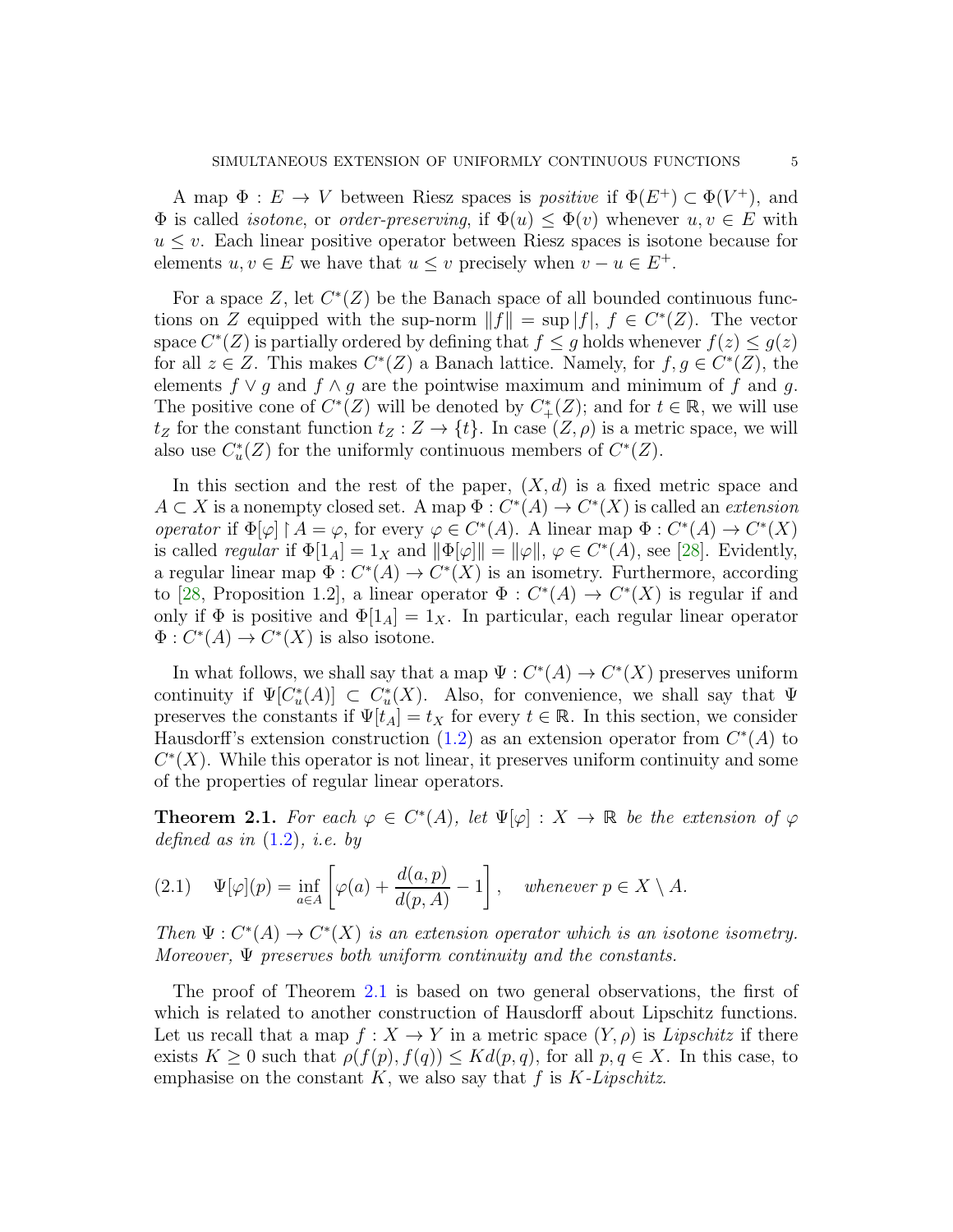In 1919, Hausdorff [\[20\]](#page-16-3) gave a simple proof that each bounded semi-continuous function defined on a metric space is the pointwise limits of continuous functions. In fact, in his proof, see [\[20,](#page-16-3) page 293], Hausdorff obtained a more general result that each bounded semi-continuous function is the pointwise limit of Lipschitz functions. His construction was explicit and credited to Moritz Pasch. Briefly, to each bounded function  $\varphi: X \to \mathbb{R}$  and  $\kappa > 0$ , he associated the  $\kappa$ -Lipschitz function  $f_{\kappa}: X \to \mathbb{R}$  defined by

$$
f_{\kappa}(p) = \inf_{x \in X} \left[ \varphi(x) + \kappa d(x, p) \right], \quad p \in X.
$$

For an extended discussion on the Pasch-Hausdorff construction, the interested reader is referred to [\[18\]](#page-16-14). In the proof of Theorem [2.1,](#page-4-0) we will use the following slight modification of this construction.

<span id="page-5-1"></span><span id="page-5-0"></span>**Proposition 2.2.** For a bounded function  $\varphi : A \to [0, +\infty)$ , define a function  $f: X \to \mathbb{R}$  by

(2.2) 
$$
f(p) = \inf_{a \in A} \left[ \varphi(a)d(p,A) + d(a,p) \right], \quad p \in X.
$$

Then f is Lipschitz.

*Proof.* Suppose that  $\varphi : A \to [0, \kappa]$  for some  $\kappa > 0$ . If  $x, p \in X$  and  $a \in A$ , then  $d(x, A) \leq d(p, A) + d(x, p)$  and  $d(a, x) \leq d(a, p) + d(x, p)$ . Multiplying the first inequality with  $\varphi(a)$  and adding it to the second one, it follows from [\(2.2\)](#page-5-0) that  $f(x) \leq f(p) + (\kappa + 1)d(x, p)$  because  $\varphi$  is bounded by  $\kappa$ . Accordingly,  $|f(x) - f(p)| \leq (\kappa + 1)d(x, p).$ 

For the other general observation, let us briefly review the difference between continuity "at a point" and continuity "on a subset". In some sources,  $f: X \to \mathbb{R}$ is continuous on A if it is continuous at each point of A. In other sources,  $f$ is continuous on A if its restriction  $f \upharpoonright A : A \to \mathbb{R}$  is continuous. To avoid any misunderstanding, we will say that f is *continuous at the points of A* if it is continuous at each point of A. Similarly, in most sources, f is assume to be uniformly continuous on A if its restriction  $f \upharpoonright A$  is uniformly continuous. The provision for the other interpretation was made in  $[4]$  where f was called "uniformly continuous on A" if for each  $\varepsilon > 0$  there exists  $\delta > 0$  such that  $|f(x) - f(a)| < \varepsilon$ , for every  $a \in A$  and  $x \in X$  with  $d(a, x) < \delta$ . The terminology was further refined in [\[5,](#page-16-16) Definition 1.1], where this property was called "strongly uniformly continuous on  $A$ ". Just like before, to avoid any misunderstanding, we shall say that f is uniformly continuous at the points of  $A$  if it has the above property, i.e. if for each  $\varepsilon > 0$  there exists  $\delta > 0$  such that  $|f(x) - f(a)| < \varepsilon$ , for every  $a \in A$  and  $x \in X$ with  $d(a, x) < \delta$ . In other words, f is continuous at the points of A with the same  $\delta$  for all points of A.

If a function  $f: X \to \mathbb{R}$  is continuous at the points of the closed set A and its restriction on  $X \setminus A$  is also continuous, then f is itself continuous. This follows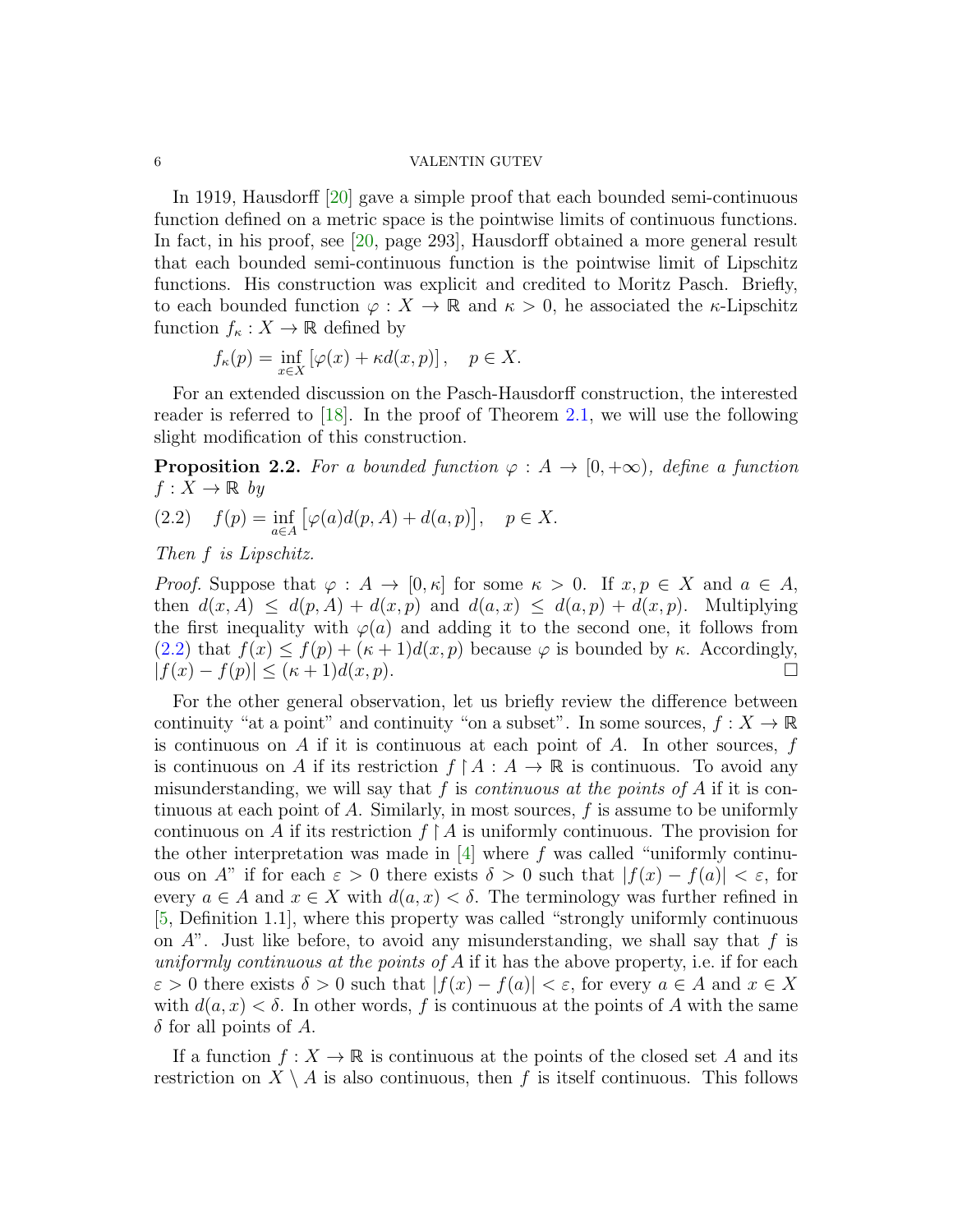from the fact that  $X \setminus A$  is open, hence  $f \restriction X \setminus A$  is continuous precisely when f is continuous at the points of  $X \setminus A$ . In case of uniform continuity, this property was summarised by M. Hušek  $[21,$  Corollary 16. It is in good accord with our method of proving Theorem [2.1,](#page-4-0) and we briefly reproduce the arguments. To this end, for  $\varepsilon > 0$  we will use  $\mathbf{O}(p, \varepsilon) = \{x \in X : d(x, p) < \varepsilon\}$  to denote the open  $\varepsilon$ -ball centred at a point  $p \in X$ ; and  $\mathbf{O}(S, \varepsilon) = \bigcup_{p \in S} \mathbf{O}(p, \varepsilon)$ , whenever  $S \subset X$ .

<span id="page-6-1"></span>**Proposition 2.3.** If a function  $f: X \to \mathbb{R}$  is uniformly continuous at the points of A and for each  $\tau > 0$ , its restriction on  $X \setminus \mathbf{O}(A, \tau)$  is uniformly continuous, then f is itself uniformly continuous.

*Proof.* Let  $\varepsilon > 0$ . Since f is uniformly continuous at the points of A, there exists  $\tau > 0$  such that  $|f(x)-f(a)| < \varepsilon$  for every  $a \in A$  and  $x \in X$  with  $d(a, x) < 2\tau$ . For the same reason, since the restriction of f on  $X \setminus \mathbf{O}(A, \tau)$  is uniformly continuous, there exists  $0 < \delta \leq \tau$  such that  $|f(x) - f(p)| < \varepsilon$  for every  $x, p \notin O(A, \tau)$  with  $d(x, p) < \delta$ . To show that this  $\delta$  works, take points  $x, p \in X$  with  $d(x, p) < \delta$ . If  $x, p \notin \mathbf{O}(A, \tau)$ , then  $|f(x) - f(p)| < \varepsilon$ . If  $d(x, A) < \tau$  or  $d(p, A) < \tau$ , there exists a point  $a \in A$  with  $d(x, a) < 2\tau$  and  $d(p, a) < 2\tau$  because  $d(x, p) < \delta \leq \tau$ . Accordingly,  $|f(x) - f(p)| \le |f(x) - f(a)| + |f(a) - f(p)| < 2\varepsilon$ .

<span id="page-6-3"></span>In the proof of Theorem [2.1](#page-4-0) and what follows, for convenience, we set

(2.3) 
$$
\mathbf{O}_A(p,\varepsilon) = \mathbf{O}(p,\varepsilon) \cap A
$$
, for every  $p \in X$  and  $\varepsilon > 0$ .

Evidently, the set  $\mathbf{O}_A(p,\varepsilon)$  could be empty for  $p \in X \setminus A$ . However,  $\mathbf{O}_A(p,\varepsilon) \neq \emptyset$ for every  $\varepsilon > d(p, A)$ . In fact,  $d(p, A) = \inf_{a \in \mathbf{O}_A(p, \varepsilon)} d(p, a)$ , whenever  $\varepsilon > d(p, A)$ . Below, we translate this property only in terms of the open balls centred at the points of A. Namely, if  $p \in A$  and  $\tau > 0$ , then

$$
(2.4) \quad d(x,A) = \inf\{d(x,a) : a \in \mathbf{O}_A(p,2\tau)\}, \quad \text{for every } x \in \mathbf{O}(p,\tau).
$$

This follows from the fact that  $\varnothing \neq \mathbf{O}_A(x, \tau) \subset \mathbf{O}_A(p, 2\tau)$ .

<span id="page-6-2"></span><span id="page-6-0"></span>Finally, we will also use the property that for bounded functions  $g, h : Z \to \mathbb{R}$ ,

 $(2.5)$  | inf g − inf h| = |sup h − sup g|  $\leq$  sup  $|g-h|$ .

This is a simple application of the fact that  $\sup(B+C) = \sup B + \sup C$ , whenever  $B, C \subset \mathbb{R}$  are nonempty bounded sets.

*Proof of Theorem [2.1.](#page-4-0)* Let  $\varphi : A \to \mathbb{R}$  be a bounded (uniformly) continuous function and  $\Psi[\varphi] : X \to \mathbb{R}$  be the extension of  $\varphi$  defined as in [\(2.1\)](#page-4-1). Whenever  $\lambda \in \mathbb{R}$ , it is evident from  $(2.1)$  that  $\Psi[\varphi + \lambda] = \Psi[\varphi] + \lambda$ . Accordingly, we may assume that  $\varphi: A \to [0, \kappa]$  for some  $\kappa \geq 1$ . In this setting, we will first show that  $\Psi[\varphi]$  is (uniformly) continuous at the points of A. So, take a point  $p \in A$  and  $0 < \varepsilon \leq \kappa$ . Since  $\varphi : A \to [0, \kappa]$  is continuous at p, there exists  $\delta > 0$  such that  $|\varphi(a)-\varphi(p)| < \varepsilon$  for every  $a \in \mathbf{O}_A(p, 4\kappa\delta)$ . If  $\varphi$  is uniformly continuous, we may assume that this  $\delta$  is the same for all points of A, namely that  $|\varphi(a) - \varphi(b)| < \varepsilon$ ,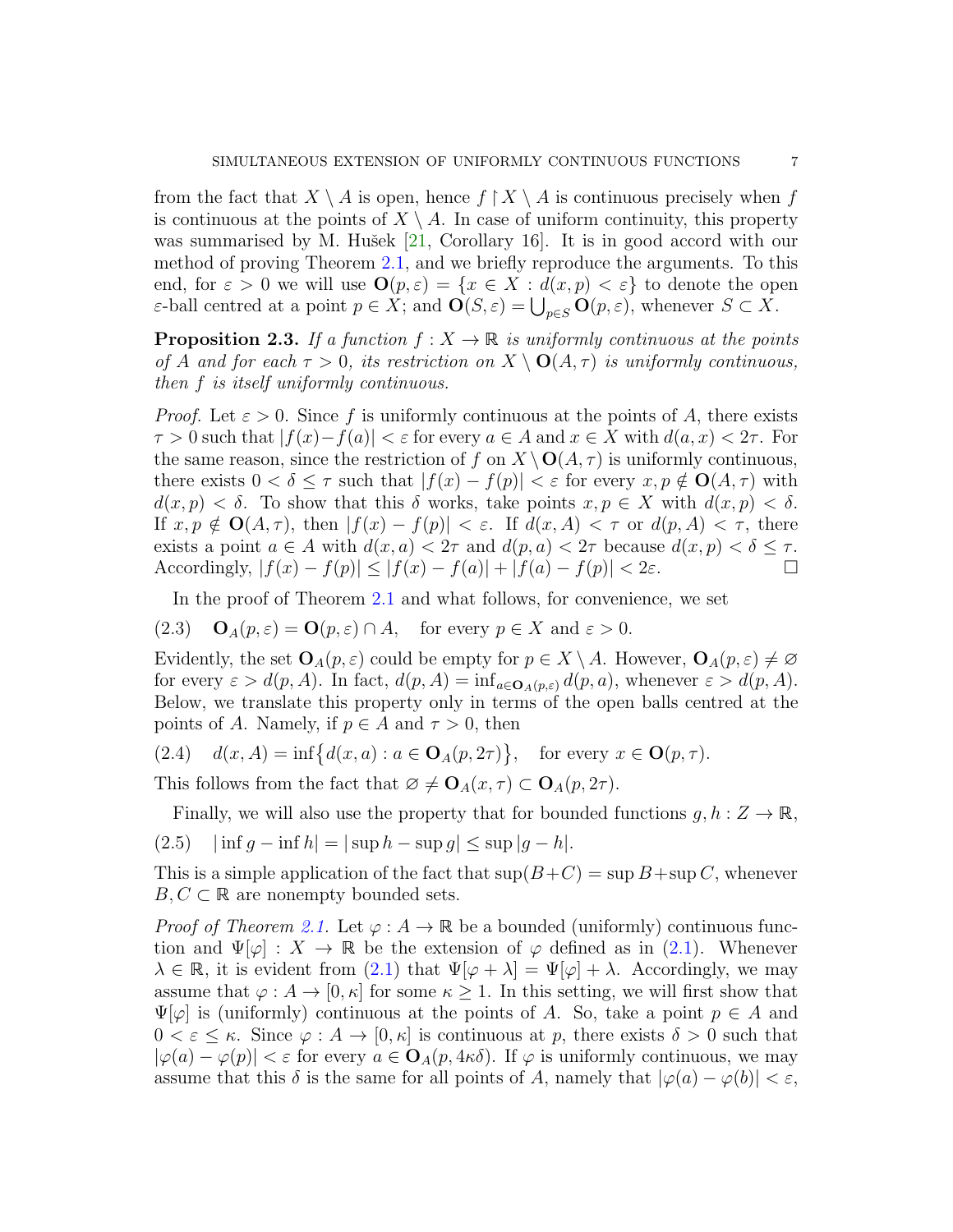for every  $a, b \in A$  with  $d(a, b) < 4\kappa\delta$ . Take  $x \in \mathbf{O}(p, \delta) \setminus A$ . If  $a \in \mathbf{O}_A(p, 4\kappa\delta)$ , then  $\varphi(p) - \varepsilon < \varphi(a) + \frac{d(a,x)}{d(x,A)} - 1 < [\varphi(p) + \varepsilon] + \frac{d(a,x)}{d(x,A)} - 1$  because  $\frac{d(a,x)}{d(x,A)} - 1 \ge 0$ . Since  $\varphi(p) \leq \kappa$  and  $\varepsilon \leq \kappa$ , it follows from [\(2.4\)](#page-6-0) that

$$
\varphi(p) - \varepsilon \le \inf_{a \in \mathbf{O}_A(p, 4\kappa \delta)} \left[ \varphi(a) + \frac{d(a, x)}{d(x, A)} - 1 \right] \le \varphi(p) + \varepsilon \le 2\kappa.
$$

If  $a \in A \setminus \mathbf{O}(p, 4\kappa\delta)$ , then  $\varphi(a) + \frac{d(a,x)}{d(x,A)} - 1 > \varphi(a) + 3\kappa - 1 \geq 2\kappa$  because  $\varphi(a) \geq 0, \ \kappa \geq 1 \ \text{and} \ d(a,x) \geq 3\kappa\delta > 3\kappa d(p,x) \geq 3\kappa d(x,A).$  Accordingly,  $\Psi[\varphi](x) = \inf_{a \in \mathbf{O}_A(p, 4\kappa\delta)} \left[ \varphi(a) + \frac{d(a,x)}{d(x,A)} - 1 \right]$  and, therefore,  $|\Psi[\varphi](x) - \varphi(p)| \leq \varepsilon$ .

Next, take  $\tau > 0$ , and let us show that  $\Psi[\varphi] \upharpoonright X \setminus \mathbf{O}(A, \tau)$  is uniformly continuous. To this end, let  $f: X \to \mathbb{R}$  be the function defined as in [\(2.2\)](#page-5-0) with respect to the given function  $\varphi: X \to [0, \kappa]$ . Then by Proposition [2.2,](#page-5-1) f is Lipschitz. Since  $\Psi[\varphi](x) = \frac{f(x)}{d(x,A)} - 1, x \in X \setminus A$ , and the restriction of  $\frac{1}{d(\cdot,A)}$  on  $X \setminus \mathbf{O}(A,\tau)$ is Lipschitz,  $\Psi[\varphi] \restriction X \setminus O(A, \tau)$  is also Lipschitz. Thus,  $\Psi[\varphi]$  is continuous and by Proposition [2.3,](#page-6-1) it is also uniformly continuous provided so is  $\varphi$ . In other words,  $\Psi: C^*(A) \to C^*(X)$  is an extension operator which preserves uniform continuity. Moreover, by  $(2.1)$ ,  $\Psi$  is isotone and preserves the constants as well. Finally, take  $\varphi, \psi \in C^*(A)$ . Then for  $p \in X \setminus A$ , it follows from  $(2.1)$  and  $(2.5)$  that

$$
|\Psi[\varphi](p) - \Psi[\psi](p)| \le \sup_{a \in A} |\varphi(a) - \psi(a)| = ||\varphi - \psi||.
$$

Since  $\Psi$  is an extension operator, this implies that  $\|\Psi[\varphi] - \Psi[\psi]\| = \|\varphi - \psi\|$ .  $\Box$ 

We conclude this section with two remarks regarding Theorem [2.1.](#page-4-0)

**Remark 2.4.** The extension operator  $\Psi : C^*(A) \to C^*(X)$  defined in [\(2.1\)](#page-4-1) is not necessarily linear. For instance, take  $X = [-1, +\infty)$  and  $A = [-1, 0]$ . Also, let  $\varphi(a) = a, a \in A$ , be the identity function. If  $a \in A$  and  $p \in X \setminus A$ , then  $d(a, p) = p - a$  and  $d(p, A) = p$ . Hence, for  $k \in \mathbb{N}$  and  $p \in X \setminus A$ , we get that

$$
\Psi[k\varphi](p) = \inf_{a \in A} \left[ ka + \frac{p-a}{p} - 1 \right] = \inf_{-1 \le a \le 0} a \left[ k - \frac{1}{p} \right] = \begin{cases} 0 & \text{if } p \le \frac{1}{k}, \\ \frac{1}{p} - k & \text{if } p \ge \frac{1}{k}. \end{cases}
$$

Accordingly,  $\Psi[2\varphi] = \Psi[\varphi + \varphi] \neq 2\Psi[\varphi]$ .

**Remark 2.5.** For a space (set) Z, let  $\ell_{\infty}(Z)$  be the Banach lattice of all bounded functions on Z equipped with the sup norm  $\|\varphi\| = \sup |\varphi|, \varphi \in \ell_{\infty}(Z)$ . The partial order on  $\ell_{\infty}(Z)$  is defined precisely as that for  $C^*(Z)$ , in fact  $C^*(Z)$  is a Banach sublattice of  $\ell_{\infty}(Z)$ . The positive cone of  $\ell_{\infty}(Z)$  will be denoted by  $\ell^{\pm}_{\infty}(Z)$ . Evidently, in our setting of  $(X, d)$  and  $A \subset X$ ,  $(2.1)$  defines an extension operator  $\Psi : \ell_{\infty}(A) \to \ell_{\infty}(X)$ . Moreover, the same argument as in Theorem [2.1](#page-4-0) shows that  $\Psi : \ell_{\infty}(A) \to \ell_{\infty}(X)$  is an isotone isometry and, in particular,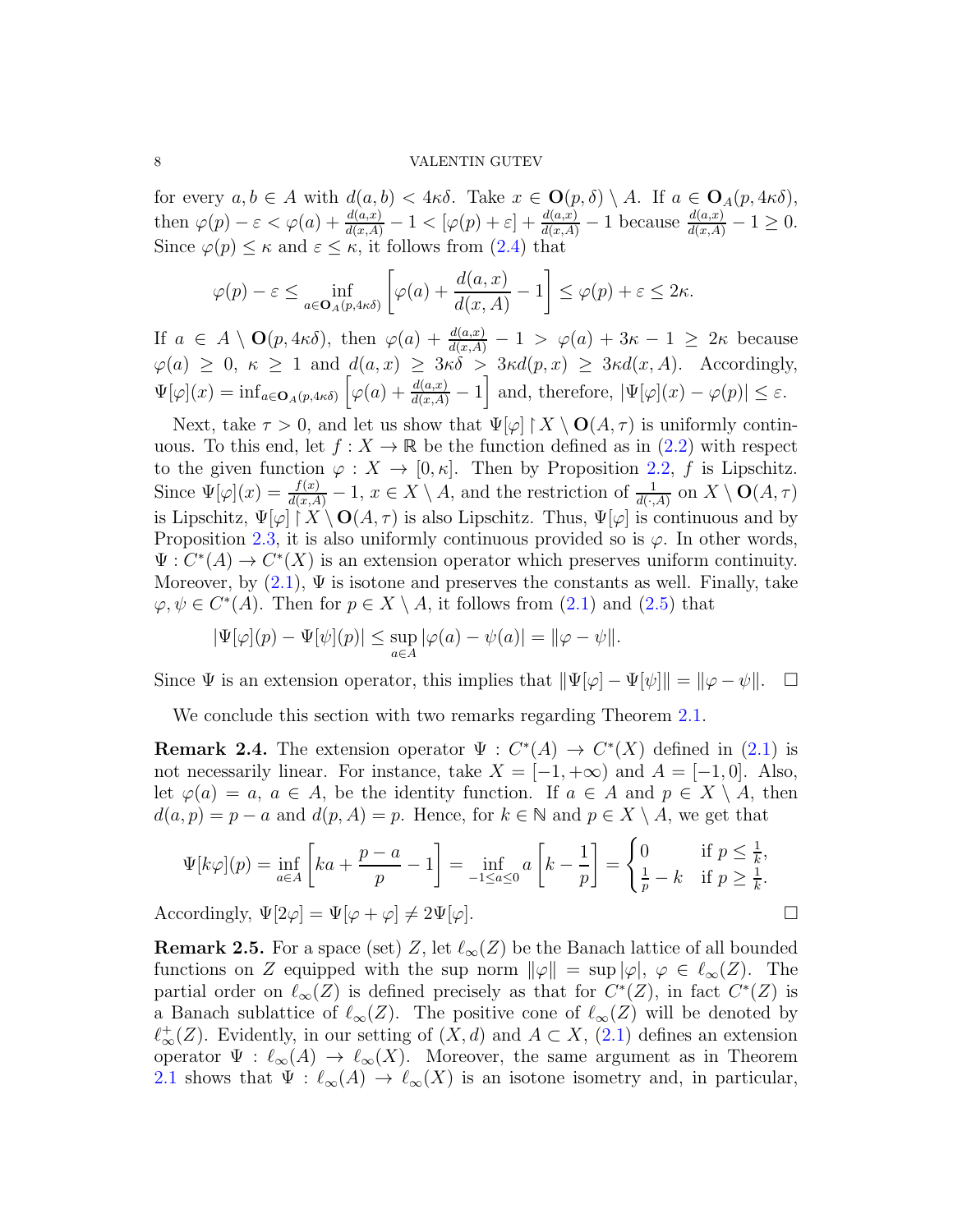$\Psi[\ell^+_{\infty}(A)] \subset \ell^+_{\infty}(X)$ . In this interpretation,  $\Psi$  preserves *continuity* in the sense that  $\Psi[C^*(A)] \subset C^*$  $(X)$ .

# <span id="page-8-0"></span>3. Tietze-Like Extension Operators

If  $a \in A$  and  $p \in X \setminus A$ , then  $s = d(a, p) \geq d(p, A) = t > 0$ . Motivated by this, we consider the set

 $\Delta = \{(s, t) \in \mathbb{R}^2 : s \ge t > 0\}.$ 

Next, to each  $\mathbf{F} : \Delta \to \mathbb{R}$  we will associate the "composite" function

<span id="page-8-4"></span>
$$
\mathbf{F}^* : A \times (X \setminus A) \ni (a, p) \longrightarrow (d(a, p), d(p, A)) \in \Delta \xrightarrow{\mathbf{F}} \mathbb{R} .
$$

In other words,  $\mathbf{F}^* : A \times (X \setminus A) \to \mathbb{R}$  is defined by  $\mathbf{F}^*(a, p) = \mathbf{F}(d(a, p), d(p, A)),$ for every  $a \in A$  and  $p \in X \setminus A$ . Finally, following Tietze's construction [\(1.1\)](#page-0-1), for a bounded function  $\varphi: A \to [0, +\infty)$  and  $\mathbf{F}: \Delta \to (0, 1]$ , we define an extension  $\Omega_{\mathbf{F}}[\varphi]: X \to [0, +\infty)$  of  $\varphi$  by

(3.1) 
$$
\Omega_{\mathbf{F}}[\varphi](p) = \sup_{a \in A} \varphi(a) \cdot \mathbf{F}^*(a, p), \text{ for every } p \in X \setminus A.
$$

Since  $0 \leq \mathbf{F} \leq 1$ , it follows that  $\varphi(a) \cdot \mathbf{F}^*(a, p) \leq \varphi(a)$ , for every  $a \in A$  and  $p \in X \setminus A$ . Accordingly,  $\Omega_{\mathbf{F}}[\varphi]$  is also a bounded function, in fact it is bounded above by  $\|\varphi\| = \sup_{a \in A} \varphi(a)$ . Thus,  $\Omega_{\mathbf{F}} : \ell^+_{\infty}(A) \to \ell^+_{\infty}(X)$  is an extension operator which is an isotone isometry; the latter follows easily from  $(2.5)$  and  $(3.1)$ . Furthermore,  $\Omega_{\mathbf{F}}$  is *sublinear*, i.e. for every  $\varphi, \psi \in \ell^{\pm}_{\infty}(A)$  and  $\lambda \geq 0$  we have that  $\Omega_{\mathbf{F}}[\varphi + \psi] \leq \Omega_{\mathbf{F}}[\varphi] + \Omega_{\mathbf{F}}[\psi] (\Omega_{\mathbf{F}} \text{ is subadditive})$  and  $\Omega_{\mathbf{F}}[\lambda \varphi] = \lambda \Omega_{\mathbf{F}}[\varphi] (\Omega_{\mathbf{F}} \text{ is}$ positively homogeneous).

In this section, we will show that the extension operator  $\Omega_{\mathbf{F}}: \ell^+_{\infty}(A) \to \ell^+_{\infty}(X)$ preserves both continuity and uniform continuity based only on the following three general properties of  $\mathbf{F} : \Delta \to (0, 1].$ 

<span id="page-8-1"></span>(3.2) 
$$
\begin{cases} \lim_{t \to 0} \mathbf{F}(t, t) = 1, & \text{and} \\ \lim_{t \to 0} \mathbf{F}(s, t) = 0, & \text{for every fixed } s > 0; \end{cases}
$$

<span id="page-8-2"></span>(3.3)  $\mathbf{F}(\cdot, t)$  is decreasing, for every fixed  $t > 0$ ;

<span id="page-8-3"></span>(3.4) Whenever  $\tau > 0$ ,  $\mathbf{F}(s,t)$  is uniformly continuous on  $s \ge t \ge \tau$ .

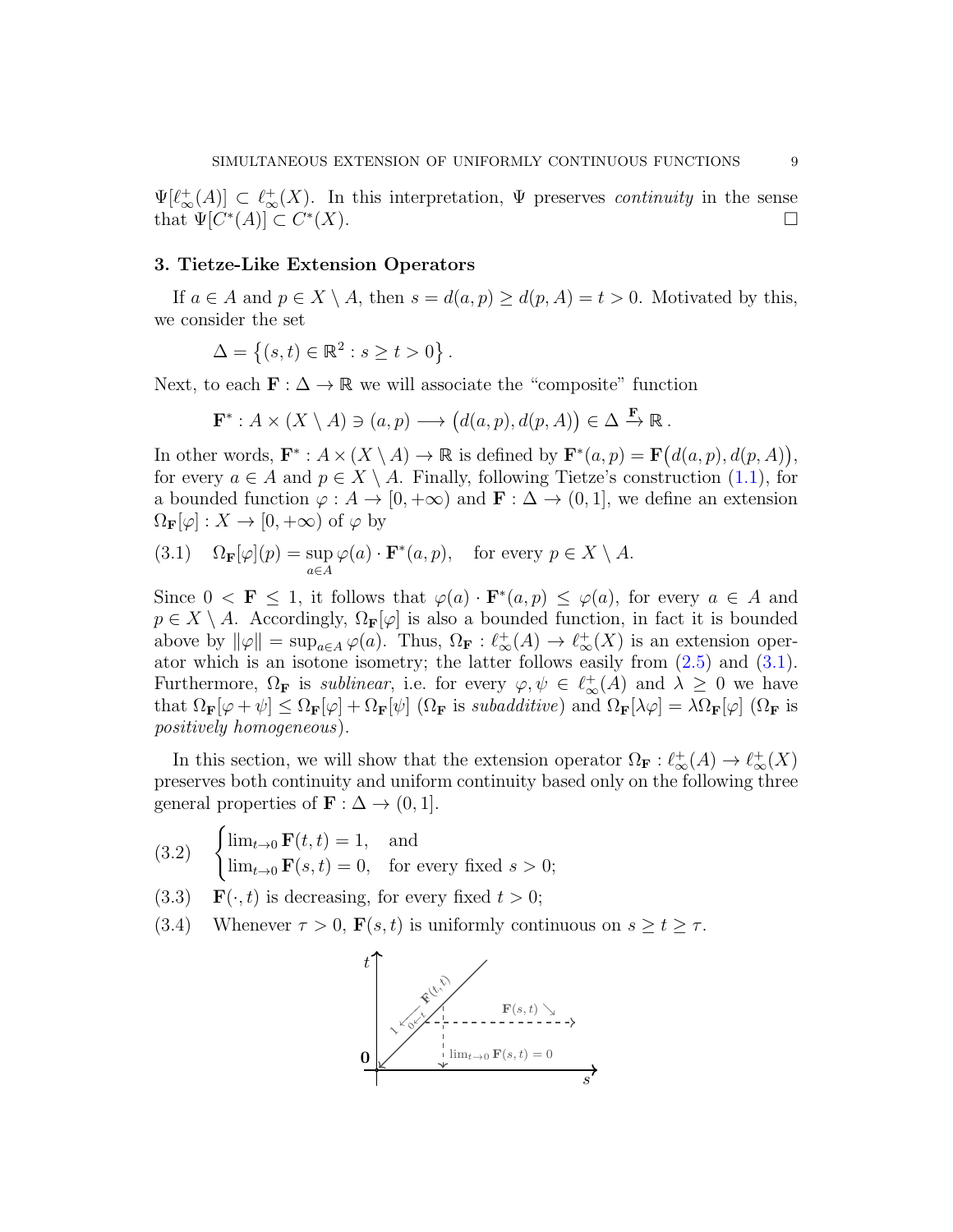In this setting, each function  $\mathbf{F} : \Delta \to (0, 1]$  satisfying  $(3.2)$ ,  $(3.3)$  and  $(3.4)$  will be called a Tietze Extender.

<span id="page-9-0"></span>**Theorem 3.1.** Let  $\mathbf{F} : \Delta \to (0,1]$  be a Tietze extender. Then the extension operator  $\Omega_{\mathbf{F}}: \ell_{\infty}^{+}(A) \to \ell_{\infty}^{+}(X)$ , defined as in [\(3.1\)](#page-8-4), is a sublinear isotone isometry which preserves both continuity and uniform continuity.

Regarding the proper place of Theorem [3.1,](#page-9-0) here are the simplest examples of two different types of Tietze extenders.

<span id="page-9-2"></span>Example 3.2. Following [\(3.1\)](#page-8-4) and Tietze's extension construction [\(1.1\)](#page-0-1), let

<span id="page-9-1"></span>(3.5) 
$$
\mathbf{T}(s,t) = \frac{1}{(1+s^2)^{\frac{1}{t}}}, \quad s \ge t > 0.
$$

Then  $\mathbf{T} : \Delta \to (0,1]$  is a Tietze extender. Indeed,  $(3.2)$  and  $(3.3)$  are evident for this function. To see that  $\mathbf{T}(s,t)$  also has the property in  $(3.4)$ , consider the function  $\mathbf{G}(x, y) = \frac{1}{(1+x^2)^y} = e^{-y \ln(1+x^2)}$  for  $x \ge 0$  and  $y \ge 0$ . Then it is uniformly continuous being a continuous function with  $\lim_{\substack{x \to +\infty \\ y \to +\infty}} \mathbf{G}(x, y) = 0$ . Accordingly, so is  $\mathbf{T}(s,t) = \mathbf{G}(s, \frac{1}{t})$  on the domain  $s \ge t \ge \tau > 0$ . Thus, Theorem [3.1](#page-9-0) is valid for  $\mathbf{T}(s,t)$ . Since Tietze's extension construction  $(1.1)$  is identical to that in [\(3.1\)](#page-8-4), it preserves not only continuity, but also uniform continuity. On the other hand, this construction doesn't preserves the constants (in particular, the bounds). For instance,  $1_A : A \to [1, \mu]$  for every  $\mu \geq 1$ , but the extension  $\Omega_{\rm T}[1_A]$ is not necessarily the constant function  $1_X$  of X. Namely,  $p \in X \setminus A$  implies that

<span id="page-9-3"></span>
$$
\Omega_{\mathbf{T}}[1_A](p) = \sup_{a \in A} \frac{1}{\left(1 + [d(a, p)]^2\right)^{\frac{1}{d(p, A)}}} = \frac{1}{\left(1 + [d(p, A)]^2\right)^{\frac{1}{d(p, A)}}} < 1. \quad \Box
$$

<span id="page-9-4"></span>Example 3.3. Following [\(3.1\)](#page-8-4) and Riesz's extension construction [\(1.3\)](#page-1-3), let

(3.6) 
$$
\mathbf{R}(s,t) = \frac{t}{s}, \quad s \ge t > 0.
$$

It is obvious that  $\mathbf{R} : \Delta \to (0, 1]$  is a Tietze extender. Hence, Theorem [3.1](#page-9-0) is also valid for the Riesz function. In contrast to the Tietze function  $\mathbf{T}(s,t)$  in [\(3.5\)](#page-9-1) of Example [3.2,](#page-9-2) the Riesz function  $\mathbf{R}(s,t)$  preserves the bounds because  $\mathbf{R}(t,t) = 1$ for every  $t > 0$ . Indeed, for  $\varphi : A \to [\lambda, \mu]$  and  $p \in X \setminus A$ , we have that

$$
\Omega_{\mathbf{R}}[\varphi](p) = \sup_{a \in A} \varphi(a) \cdot \mathbf{R}^*(a, p) \ge \lambda \sup_{a \in A} \frac{d(p, A)}{d(a, p)} = \lambda \frac{d(p, A)}{d(p, A)} = \lambda.
$$

Accordingly, Theorem [3.1](#page-9-0) gives McShane's result on uniformly continuous exten-sions at once. Let us remark that in Theorem [1.3,](#page-2-0) McShane first extended  $\varphi$  to a uniformly continuous function on X, and next adjusted its bounds.  $\Box$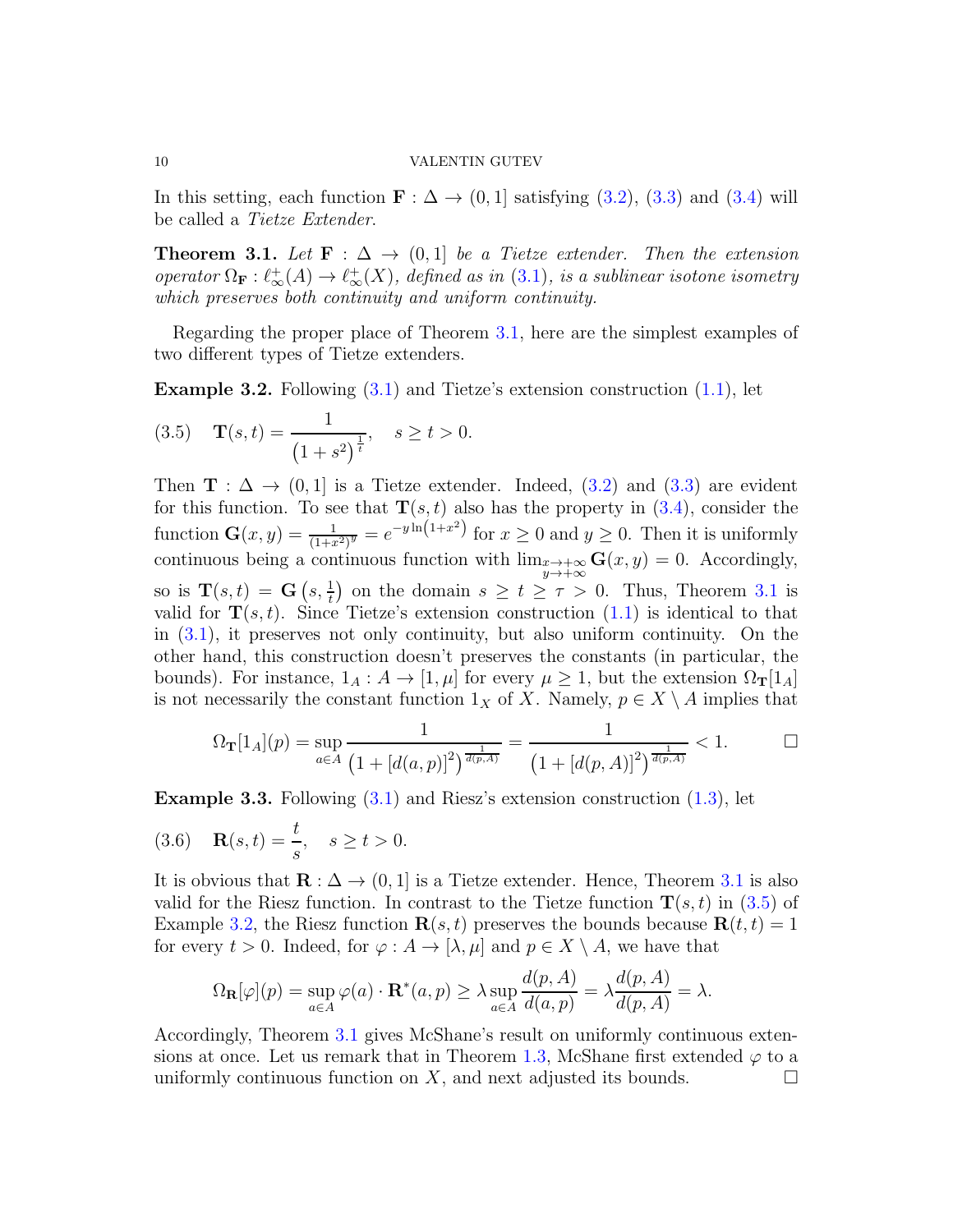Following Dieudonné's extension construction [\(1.4\)](#page-1-1), for  $\mathbf{G} : \Delta \to [1, +\infty)$  and a bounded function  $\varphi: A \to [0, +\infty)$ , we may define an alternative extension  $\mathcal{O}_{\mathbf{G}}[\varphi]: X \to [\inf \varphi, +\infty)$  of  $\varphi$  by

<span id="page-10-0"></span>(3.7) 
$$
\mathcal{O}_{\mathbf{G}}[\varphi](p) = \inf_{a \in A} \varphi(a) \cdot \mathbf{G}^*(a, p), \quad p \in X \setminus A.
$$

<span id="page-10-1"></span>Evidently if  $\mathbf{F}: \Delta \to (0,1]$ , then  $\mathbf{G} = \frac{1}{\mathbf{F}}: \Delta \to [1,+\infty)$ . Thus, for a bounded function  $\varphi : A \to (0, +\infty)$  we have that

(3.8) 
$$
\mathcal{U}_{\frac{1}{\mathbf{F}}}[\varphi] = \frac{1}{\Omega_{\mathbf{F}}\left[\frac{1}{\varphi}\right]}.
$$

**Example 3.4.** Following Dieudonné's extension construction  $(1.4)$ , define a function  $\mathbf{D} : \Delta \to [1, +\infty)$  by

(3.9) 
$$
\mathbf{D}(s,t) = \frac{s}{t}, \quad s \ge t > 0.
$$

Then for  $\mu > \lambda > 0$  and  $\varphi : A \to [\lambda, \mu]$ , Dieudonné's extension is identical to that in [\(3.7\)](#page-10-0), and is given by  $\mathcal{O}_{\mathbf{D}}[\varphi] : X \to [\lambda, \mu]$ . However, the multiplicative inverse  $\frac{1}{D}$  is the Riesz function **R** in [\(3.6\)](#page-9-3). Hence, by [\(3.8\)](#page-10-1), Example [3.3](#page-9-4) and Theorem [3.1,](#page-9-0)  $\mathcal{O}_{\mathbf{D}}[\varphi] = \frac{1}{\Omega_{\mathbf{R}}[\frac{1}{\varphi}]} : X \to [\lambda, \mu]$  is (uniformly) continuous whenever so is  $\frac{1}{\varphi}$ , equivalently  $\varphi$ . Accordingly, Dieudonné's extension  $\mathcal{V}_{\mathbf{D}}[\varphi]$  is (uniformly) continuous precisely when so is  $\varphi$ . Thus, Theorem [3.1](#page-9-0) also contains Theorem [1.4](#page-2-2) as a special case.  $\Box$ 

The proof of Theorem [3.1](#page-9-0) is based on three properties of Tietze extenders. The first one is the following relaxed representation of the extension  $\Omega_{\mathbf{F}}[1_A]$  of the constant function  $1_A$ .

<span id="page-10-2"></span>**Proposition 3.5.** Let  $\mathbf{F} : \Delta \to (0, 1]$  be a continuous function as in [\(3.3\)](#page-8-2), and  $\Omega_{\mathbf{F}}[1_A]: X \to (0,1]$  be the extension of  $1_A : A \to \{1\}$  defined as in [\(3.1\)](#page-8-4). If  $p \in A$ ,  $\tau > 0$  and  $x \in \mathbf{O}(p, \tau) \setminus A$ , then

$$
\Omega_{\mathbf{F}}[1_A](x) = \mathbf{F}(d(x,A), d(x,A)) = \sup_{a \in \mathbf{O}_A(p, 2\tau)} \mathbf{F}^*(a, x).
$$

*Proof.* Since **F** is continuous, it follows from  $(2.4)$  and  $(3.3)$  that

$$
\Omega_{\mathbf{F}}[1_A](x) = \mathbf{F}\left(\inf_{a \in A} d(a, x), d(x, A)\right) = \mathbf{F}(d(x, A), d(x, A))
$$

$$
= \mathbf{F}\left(\inf_{a \in \mathbf{O}_A(p, 2\tau)} d(a, x), d(x, A)\right) = \sup_{a \in \mathbf{O}_A(p, 2\tau)} \mathbf{F}^*(a, x).
$$

Tietze extenders also have the following property related to uniform continuity.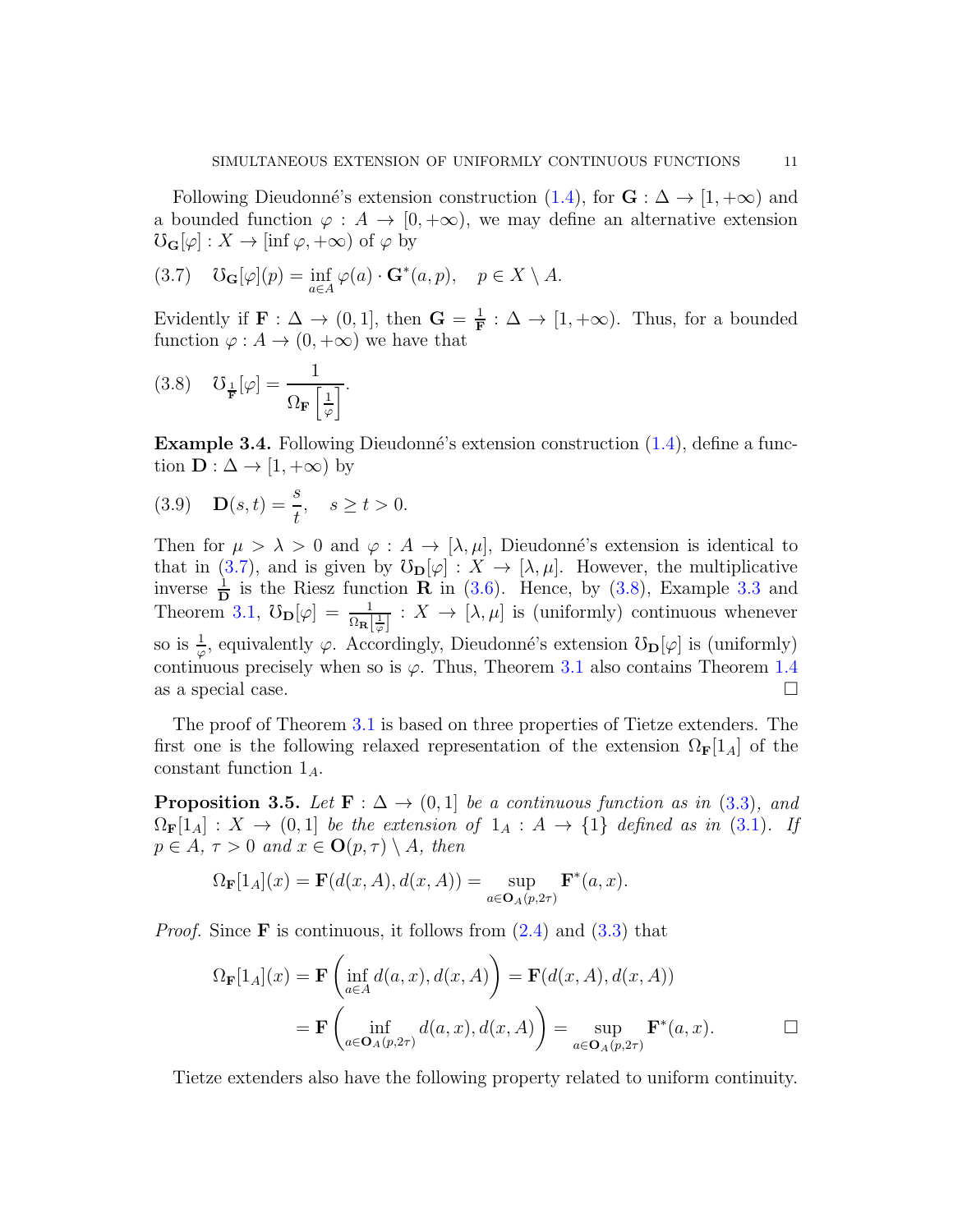<span id="page-11-2"></span>**Proposition 3.6.** Let  $\mathbf{F} : \Delta \to \mathbb{R}$  be a function satisfying [\(3.4\)](#page-8-3) and  $\varepsilon, \tau > 0$ . Then there exists  $\delta > 0$  such that for every  $x, p \in X \setminus \mathbf{O}(A, \tau)$  with  $d(x, p) < \delta$ ,

<span id="page-11-3"></span>(3.10)  $|\mathbf{F}^*(a,x) - \mathbf{F}^*(a,p)| < \varepsilon$ , for all  $a \in A$ .

*Proof.* By [\(3.4\)](#page-8-3), there is  $\delta > 0$  such that  $|\mathbf{F}(s_1, t_1) - \mathbf{F}(s_0, t_0)| < \varepsilon$ , for every  $s_i \geq t_i \geq \tau$ ,  $i = 0, 1$ , with  $|s_1 - s_0| < \delta$  and  $|t_1 - t_0| < \delta$ . If  $a \in A$  and  $x, p \in X \setminus \mathbf{O}(A, \tau)$  with  $d(x, p) < \delta$ , then  $s_0 = d(a, p) \geq d(p, A) = t_0 \geq \tau$  and  $s_1 = d(a, x) \geq d(x, A) = t_1 \geq \tau$ . Moreover,  $|d(a, x) - d(a, p)| \leq d(x, p) < \delta$  and  $|d(x, A) - d(p, A)| \leq d(x, p) < \delta$ . Accordingly,  $|\mathbf{F}^*(a, x) - \mathbf{F}^*(a, p)| < \varepsilon$ .

We conclude the preparation for the proof of Theorem [3.1](#page-9-0) with a crucial observation about continuity and uniform continuity of the extension defined in [\(3.1\)](#page-8-4).

<span id="page-11-1"></span>**Lemma 3.7.** Let  $\mathbf{F} : \Delta \to (0,1]$  be a continuous function satisfying [\(3.2\)](#page-8-1) and [\(3.3\)](#page-8-2). If  $\varphi \in \ell^{\pm}_{\infty}(A)$  is a (uniformly) continuous function, then the extension  $\Omega_{\mathbf{F}}[\varphi]\in \ell_{\infty}^{+}(X)$  defined as in [\(3.1\)](#page-8-4) is (uniformly) continuous at the points of A.

*Proof.* Take a point  $p \in A$  and  $\varepsilon > 0$ . Since  $\varphi : A \to [0, +\infty)$  is continuous at p, there exists  $\tau > 0$  such that  $|\varphi(a) - \varphi(p)| < \varepsilon$  for every  $a \in \mathbf{O}_A(p, 2\tau)$ , see [\(2.3\)](#page-6-3). If  $\varphi$  is uniformly continuous, we may assume that this  $\tau$  is the same for all points of A, namely that  $|\varphi(a) - \varphi(b)| < \varepsilon$ , for every  $a, b \in A$  with  $d(a, b) < 2\tau$ . Thus, it will be now sufficient to show that there exists  $\delta > 0$  depending only on  $\tau$  and the function F such that

<span id="page-11-0"></span>
$$
(3.11) \varphi(p) - 2\varepsilon \le \Omega_{\mathbf{F}}[\varphi](x) \le \varphi(p) + \varepsilon, \quad \text{for every } x \in \mathbf{O}(p,\delta) \setminus A.
$$

In the construction below, we treat each part of this inequality separately.

For convenience take  $\lambda > \varepsilon$  such that  $\varphi : A \to [0, \lambda]$ . Then for  $s \ge \tau \ge t > 0$ , it follows from [\(3.2\)](#page-8-1) and [\(3.3\)](#page-8-2) that  $\mathbf{F}(s,t) \leq \mathbf{F}(\tau,t) \xrightarrow[t \to 0]{} 0 < \frac{\varepsilon}{\lambda}$  $\frac{\varepsilon}{\lambda}$ . Hence, there is  $0 < r \leq \tau$  such that  $\mathbf{F}(s,t) < \frac{\varepsilon}{\lambda}$  $\frac{\varepsilon}{\lambda}$  for every  $0 < t < r \leq \tau \leq s$ . This implies the right-hand side of [\(3.11\)](#page-11-0) for every  $0 < \delta \leq r$ . Indeed, take  $x \in O(p,r) \setminus A$  and  $a \in A$ . If  $a \notin \mathbf{O}(p, 2\tau)$ , then  $t = d(x, A) < r \leq \tau \leq d(a, x) = s$  and, accordingly,

$$
\varphi(a) \cdot \mathbf{F}^*(a, x) = \varphi(a) \cdot \mathbf{F}(s, t) \le \varphi(a) \cdot \frac{\varepsilon}{\lambda} \le \varepsilon \le \varphi(p) + \varepsilon.
$$

Otherwise, if  $a \in \mathbf{O}(p, 2\tau)$ , then  $\varphi(a) \cdot \mathbf{F}^*(a, x) \leq \varphi(a) \cdot 1 < \varphi(p) + \varepsilon$  because  $r \leq \tau$ . Thus,  $\Omega_{\mathbf{F}}[\varphi](x) = \sup_{a \in A} \varphi(a) \cdot \mathbf{F}^*(a, x) \leq \varphi(p) + \varepsilon$ .

For the left-hand side of [\(3.11\)](#page-11-0), we will use [\(3.2\)](#page-8-1) that  $\mathbf{F}(t,t) \longrightarrow_{t\to 0} 1$ . Since  $0 < \varepsilon < \lambda$ , there exists  $0 < \delta \leq r$  such that  $\mathbf{F}(t, t) > 1 - \frac{\varepsilon}{\lambda}$  $\frac{\varepsilon}{\lambda}$  for every  $0 < t < \delta$ . If  $\varphi(p) - 2\varepsilon \leq 0$ , then  $\Omega_{\mathbf{F}}[\varphi](x) \geq 0 \geq \varphi(p) - 2\varepsilon$  for every  $x \in X$ . Suppose that  $\varphi(p) - 2\varepsilon > 0$ . Then  $1 - \frac{\varepsilon}{\lambda} > 1 - \frac{\varepsilon}{\varphi(p) - \varepsilon} = \frac{\varphi(p) - 2\varepsilon}{\varphi(p) - \varepsilon}$  $\frac{\rho(p)-2\varepsilon}{\varphi(p)-\varepsilon}$  because  $0 < \varphi(p)-\varepsilon < \lambda$ . Accordingly, for a point  $x \in \mathbf{O}(p, \delta) \setminus A \subset \mathbf{O}(p, \tau)$  and  $t = d(x, A) < \delta$ , it follows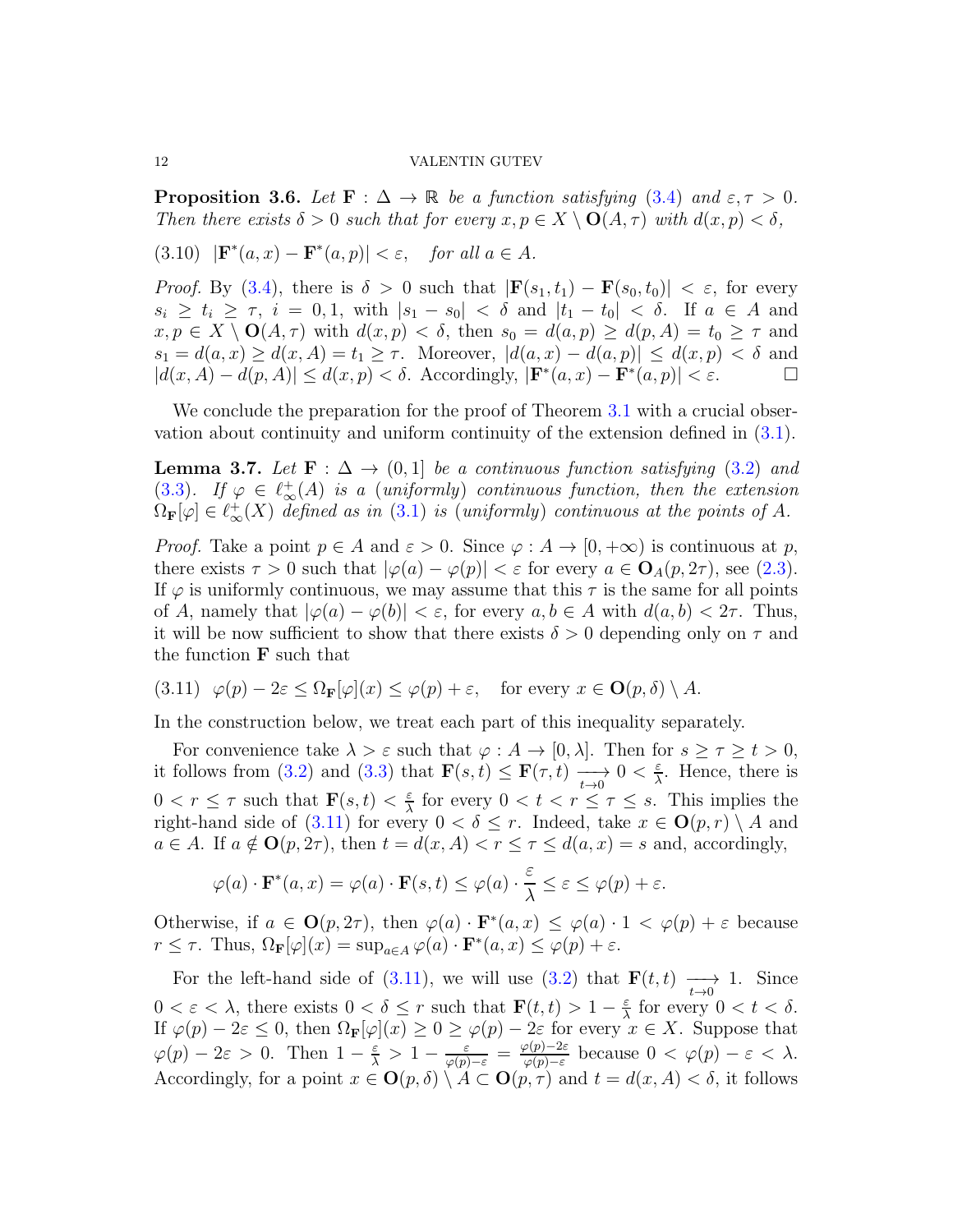from Proposition [3.5](#page-10-2) that

$$
\Omega_{\mathbf{F}}[\varphi](x) \ge \sup_{a \in \mathbf{O}_A(p, 2\tau)} \varphi(a) \cdot \mathbf{F}^*(a, x) \ge [\varphi(p) - \varepsilon] \cdot \sup_{a \in \mathbf{O}_A(p, 2\tau)} \mathbf{F}^*(a, x)
$$

$$
= [\varphi(p) - \varepsilon] \cdot \mathbf{F}(t, t) > [\varphi(p) - \varepsilon] \cdot \frac{\varphi(p) - 2\varepsilon}{\varphi(p) - \varepsilon} = \varphi(p) - 2\varepsilon.
$$

In other words,  $\Omega_{\mathbf{F}}[\varphi](x) \geq \varphi(p) - 2\varepsilon$  for every  $x \in \mathbf{O}(p,\delta) \setminus A$ . Since  $\delta \leq r$ , this shows  $(3.11)$  and the proof is complete.

*Proof of Theorem [3.1.](#page-9-0)* Let  $\mathbf{F} : \Delta \to (0,1]$  be a Tietze extender,  $\varphi \in C^*_+(A)$  and  $f = \Omega_{\mathbf{F}}[\varphi] \in \ell^{\infty}_{\infty}(X)$  be the extension defined in [\(3.1\)](#page-8-4). According to Lemma [3.7](#page-11-1) and Proposition [2.3,](#page-6-1) it suffices to show that for each  $\tau > 0$ , the restriction of f on  $X \setminus \mathbf{O}(A, \tau)$  is uniformly continuous. So, take  $\tau > 0$  and  $\varepsilon > 0$ . Since **F** satisfies  $(3.4)$ , by Proposition [3.6,](#page-11-2) there exists  $\delta > 0$  such that  $(3.10)$  holds for the function **F**<sup>\*</sup>. Accordingly, for  $x, p \notin \mathbf{O}(A, \tau)$  with  $d(x, p) < \delta$ , it follows from [\(2.5\)](#page-6-2) and [\(3.10\)](#page-11-3) that  $|f(x) - f(p)| \le \sup_{a \in A} |\varphi(a)| |\mathbf{F}^*(a, x) - \mathbf{F}^*(a, p)| \le \varepsilon \cdot \sup_{a \in A} |\varphi(a)|$ . Thus,  $f \upharpoonright X \setminus \mathbf{O}(A, \tau)$  is uniformly continuous and the proof is complete.  $\Box$ 

Let E and V be Riesz spaces, and  $\Omega: E^+ \to V^+$  be a positively homogeneous additive map, i.e. a positively homogeneous map with the property that

$$
\Omega(u + v) = \Omega(u) + \Omega(v), \quad \text{for every } u, v \in E^+.
$$

Then it has a unique extension to a positive linear map  $\Lambda : E \to V$ . This is a classical result and can be found in several books on Riesz spaces, see for instance [\[17,](#page-16-17) Extension Lemma on p. 51] and [\[11,](#page-16-18) Lemma 2.10], also [\[32,](#page-17-10) Lemma 20.1]. Briefly, each  $u \in E$  can be represented in the form  $u = u^+ - u^-$ , where  $u^+ = u \vee \mathbf{0} \in E^+$  and  $u^- = (-u) \vee \mathbf{0} \in E^+$ . This representation is minimal in the sense that  $u = v - w$  for  $v, w \in E^+$  implies that  $u^+ \leq v$  and  $u^- \leq w$ . The extension  $\Lambda$  of  $\Omega$  is now simply defined by  $\Lambda(u) = \Omega(u^+) - \Omega(u^-)$ ,  $u \in E$ . Based on the same idea, we will extend the operator  $\Omega_{\mathbf{F}}: \ell^{\pm}_{\infty}(A) \to \ell^{\pm}_{\infty}(X)$  to the entire space  $\ell_{\infty}(A)$ . Namely, if  $\mathbf{F} : \Delta \to (0, 1]$  and  $\Omega_{\mathbf{F}}$  is as in [\(3.1\)](#page-8-4), then we may define an extension operator  $\Theta_{\mathbf{F}} : \ell_{\infty}(A) \to \ell_{\infty}(X)$  by

<span id="page-12-1"></span>(3.12) 
$$
\Theta_{\mathbf{F}}[\varphi] = \Omega_{\mathbf{F}}[\varphi^+] - \Omega_{\mathbf{F}}[\varphi^-], \quad \varphi \in \ell_{\infty}(A).
$$

In the theorem below, we say that  $\Theta : \ell_{\infty}(A) \to \ell_{\infty}(X)$  preserves the norm if  $\|\Theta[\varphi]\| = \|\varphi\|$ , for every  $\varphi \in \ell_{\infty}(A)$ .

<span id="page-12-0"></span>**Theorem 3.8.** Let  $\mathbf{F} : \Delta \to (0,1]$  be a Tietze extender, and  $\Theta_{\mathbf{F}} : \ell_{\infty}(A) \to \ell_{\infty}(X)$ be the extension operator defined in [\(3.12\)](#page-12-1). Then  $\Theta_{\bf F}$  is a 2-Lipschitz map which is positive and positively homogeneous. Moreover, it preserves the norm and both continuity and uniform continuity.

*Proof.* If  $\varphi \in \ell_{\infty}(A)$  is (uniformly) continuous, then so are  $\varphi^+$  and  $\varphi^-$ . Hence, by  $(3.12)$  and Theorem [3.1,](#page-9-0)  $\Theta_F$  preserves both continuity and uniform continuity.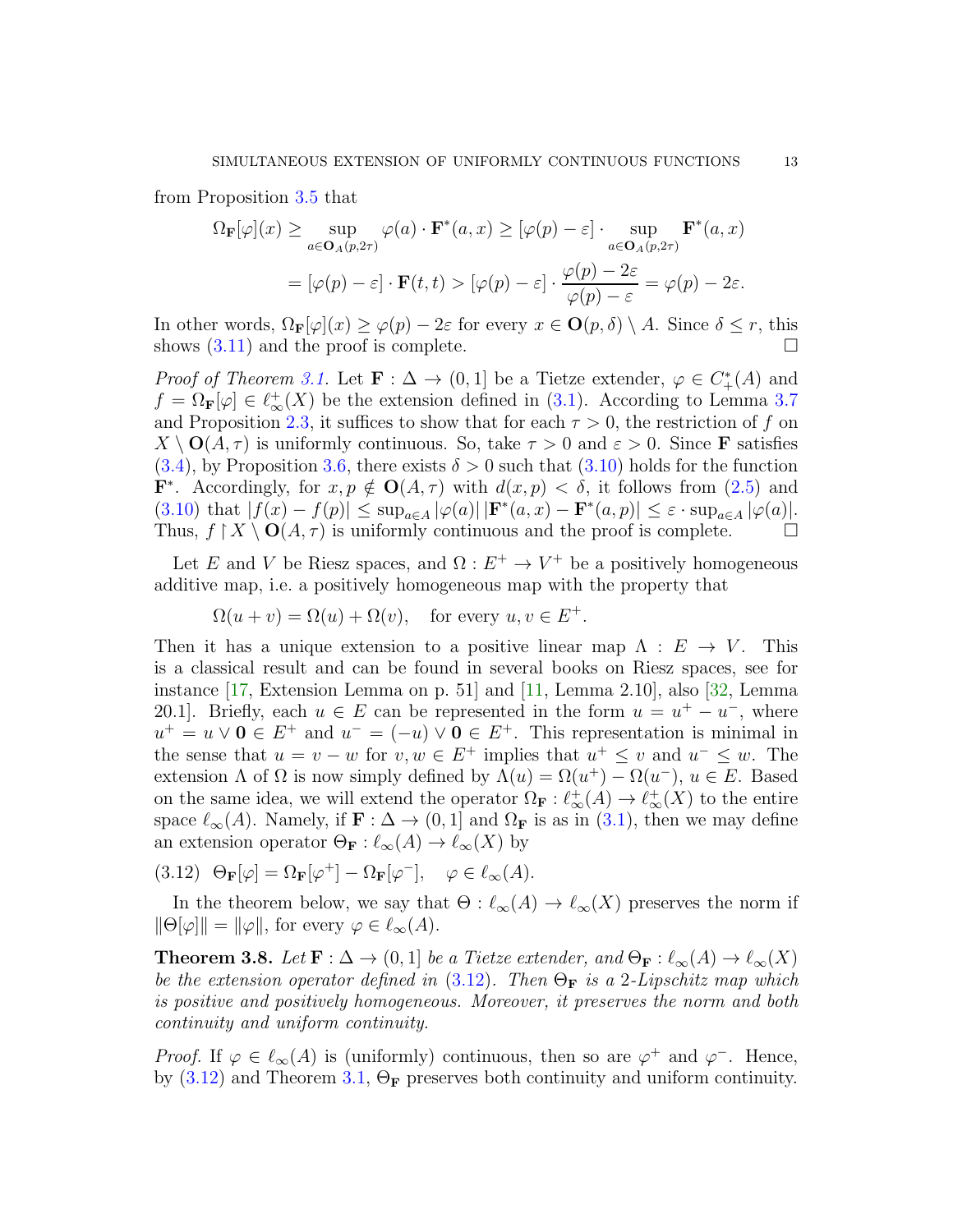For the same reason,  $\Theta_{\mathbf{F}}$  is positive and positively homogeneous. Take  $\varphi \in \ell_{\infty}(A)$ and  $p \in X \setminus A$ . Then by  $(2.5)$ ,  $(3.1)$  and  $(3.12)$ ,

$$
|\Theta_{\mathbf{F}}[\varphi](p)| = |\Omega_{\mathbf{F}}[\varphi^+](p) - \Omega_{\mathbf{F}}[\varphi^-](p)|
$$
  
\n
$$
\leq \sup_{a \in A} |\varphi^+(a) - \varphi^-(a)| \cdot \mathbf{F}^*(a, p)
$$
  
\n
$$
= \sup_{a \in A} |\varphi(a)| \cdot \mathbf{F}^*(a, p) \leq \sup_{a \in A} |\varphi(a)| = ||\varphi||.
$$

Accordingly,  $\Theta_{\mathbf{F}}$  preserves the norm as well. Finally, we show that  $\Theta_{\mathbf{F}}$  is 2-Lipschitz. Indeed, if  $\varphi, \psi \in \ell_{\infty}(A)$  and  $a \in A$ , then  $|\varphi^+(a) - \psi^+(a)| \leq |\varphi(a) - \psi(a)|$ and  $|\varphi^{-}(a) - \psi^{-}(a)| \leq |\varphi(a) - \psi(a)|$ . Hence, by [\(3.12\)](#page-12-1) and Theorem [3.1,](#page-9-0)

$$
\|\Theta_{\mathbf{F}}[\varphi] - \Theta_{\mathbf{F}}[\psi]\| \le \|\varphi^+ - \psi^+\| + \|\varphi^- - \psi^-\| \le 2\|\varphi - \psi\|.
$$

We conclude with several remarks.

**Remark 3.9.** The extension operator  $\Theta_{\mathbf{F}}$  defined in [\(3.12\)](#page-12-1) is not necessarily an isometry. For instance, take  $X = [-1, +\infty) \subset \mathbb{R}$  and  $A = [-1, 1]$ . Then for  $a \in A$  and  $p \in X \setminus A$  we have that  $d(p, a) = p - a$  and  $d(p, A) = p - 1$ . Let  $\mathbf{F}(s,t) = \mathbf{R}(s,t) = \frac{t}{s}$  be the Riesz function in [\(3.6\)](#page-9-3), which is a Tietze extender, see Example [3.3.](#page-9-4) If  $\varphi: A \to \mathbb{R}$  is defined by  $\varphi(a) = \frac{3a+1}{4}$ , then one can easily see that  $\Theta_{\mathbf{R}}[\varphi](p) = \frac{p+3}{2(p+1)}$ , whenever  $p \in X \setminus A$ . Similarly, if  $\psi : A \to \mathbb{R}$  is defined by  $\psi(a) = \frac{3a-1}{4}$ , then  $\Theta_{\mathbf{R}}[\psi](p) = \frac{3-p}{2(p+1)}$ , for  $p \in X \setminus A$ . In fact,  $\varphi$  and  $\psi$  are uniformly continuous functions with  $\psi = \varphi - \frac{1}{2}$  $\frac{1}{2}$ , so  $\|\varphi - \psi\| = \frac{1}{2}$  $\frac{1}{2}$ . However, for  $p \in X \setminus A$ , we have that  $|\Theta_{\mathbf{R}}[\varphi](p) - \Theta_{\mathbf{R}}[\psi](p)| = \frac{p}{p+1} \xrightarrow[p \to +\infty]{} 1.$ 

**Remark [3.1](#page-9-0)0.** Theorem 3.1 is not valid for bounded functions  $\varphi : A \to \mathbb{R}$  which may take negative values. For instance, let  $X = \mathbb{R}$  and  $A = (-\infty, 0]$ . Also, let  $\mathbf{R}(s,t) = \frac{t}{s}$ ,  $s \ge t > 0$ , be the Riesz function in [\(3.6\)](#page-9-3) of Example [3.3,](#page-9-4) and  $-1_A : A \to \{-1\}$  be the constant function  $-1$ . Then for  $x \in X \setminus A$  and  $a \in A$ , we have that  $\mathbf{R}^*(a, x) = \frac{x}{x-a} = \frac{x}{x+a}$  $\frac{x}{x+|a|}$  and, accordingly,

$$
\Omega_{\mathbf{R}}[-1_A](x) = \sup_{a \in A} \left[ -\mathbf{R}^*(a, x) \right] = -\inf_{a \in A} \mathbf{R}^*(a, x) = -\inf_{a \in A} \frac{x}{x + |a|} = 0. \qquad \Box
$$

<span id="page-13-0"></span>Remark 3.11. In contrast to Tietze extenders, the extension construction in [\(3.7\)](#page-10-0) doesn't preserve continuity for bounded functions  $\varphi : A \to [0, +\infty)$  which may take the value 0. Indeed, let  $A = [-1, 0] \subset [-1, +\infty) = X$  and  $\varphi : A \to [0, +\infty)$ be defined by  $\varphi(a) = 1 + a, a \in A$ . If  $\mathbf{G} : \Delta \to [1, +\infty)$  is any function, then the extension  $\mathcal{O}_{\mathbf{G}}[\varphi]: X \to [0, +\infty)$  is not continuous because  $\mathcal{O}_{\mathbf{G}}[\varphi](0) = \varphi(0) = 1$ and  $\mathcal{O}_{\mathbf{G}}[\varphi](p) = 0$  for every  $p \in X \setminus A$ .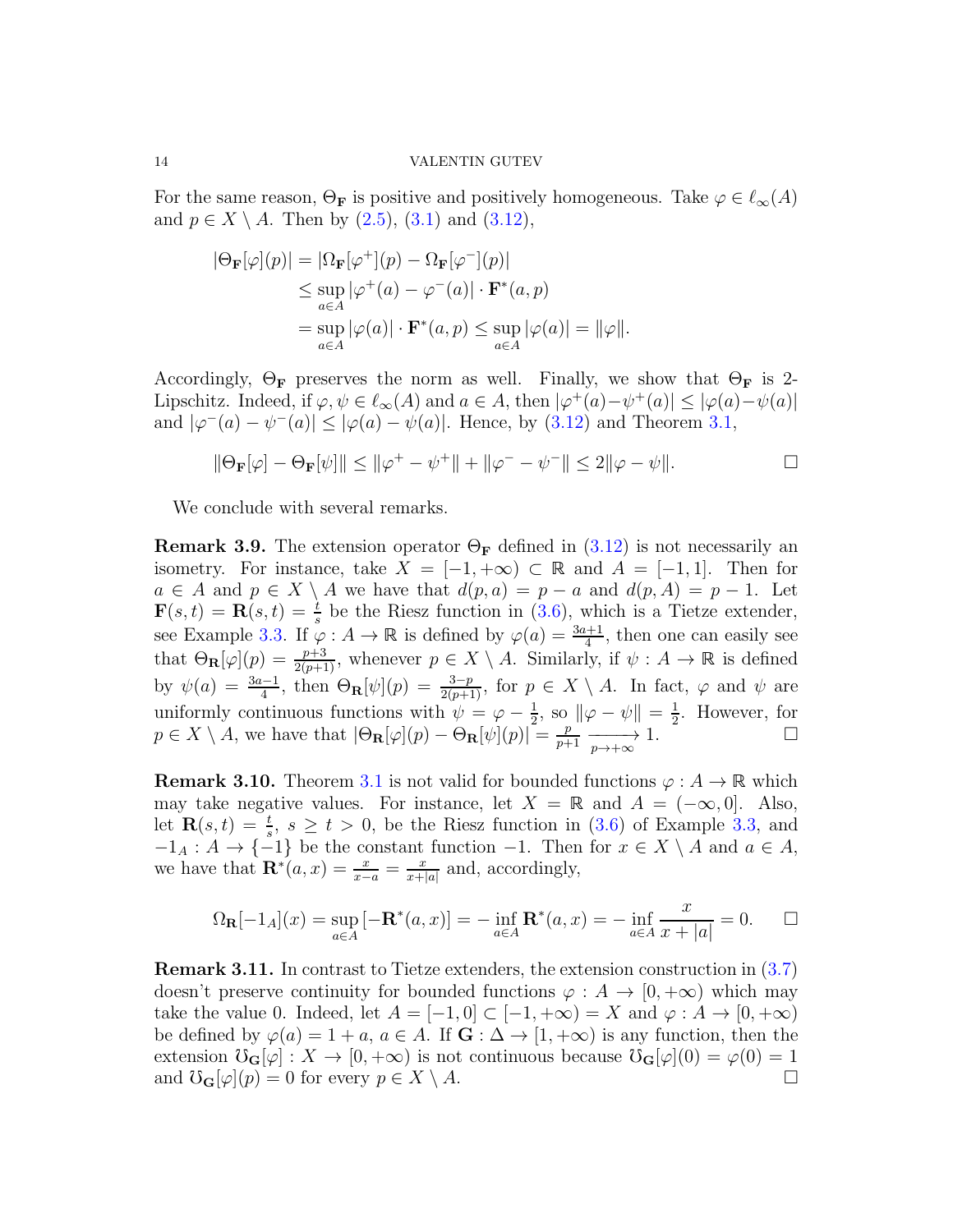# 4. Bohr's Extension Operator

As mentioned in the Introduction, the book of Carathéodory  $[10]$  contains another proof of Tietze's extension theorem (Theorem [1.1\)](#page-0-0), it is credited to Harald Bohr. In fact, Bohr's extension construction gives at once an extension operator  $\Phi: \ell_{\infty}(A) \to \ell_{\infty}(X)$  which has the best properties comparing with the previous extension operators. In this construction, for convenience, let  $\rho = d(\cdot, A)$  be the distance function to the set A. Whenever  $\varphi \in \ell_{\infty}(A)$  and  $x \in X \setminus A$ , Bohr associated the bounded increasing function  $\eta_{x,\varphi} : (0, +\infty) \to \mathbb{R}$  defined by

<span id="page-14-2"></span>(4.1) 
$$
\eta_{x,\varphi}(t) = \begin{cases} \sup_{a \in \mathbf{O}_A(x,t)} \varphi(a) & \text{if } t > \rho(x), \text{ and} \\ \inf \varphi & \text{if } t \le \rho(x). \end{cases}
$$

Next, using these functions, he defined an extension  $\Phi[\varphi] \in \ell_{\infty}(X)$  of  $\varphi$  by the following explicit formula:

<span id="page-14-1"></span>(4.2) 
$$
\Phi[\varphi](x) = \frac{1}{\rho(x)} \int_{\rho(x)}^{2\rho(x)} \eta_{x,\varphi}(t) dt, \quad x \in X \setminus A.
$$

Since  $\eta_{x,\varphi}$  is bounded and increasing, it is integrable. Hence,  $\Phi[\varphi]$  is well defined. Also, by the properties of the integral, we get at once that Bohr's extension operator  $\Phi: \ell_{\infty}(A) \to \ell_{\infty}(X)$  is isotone and, in particular, positive. Furthermore,  $\Phi$  is sublinear, i.e. both positively homogeneous and subadditive. Indeed, if  $\lambda \geq 0$ and  $\varphi \in \ell_{\infty}(A)$ , then by  $(4.2)$ ,  $\Phi[\lambda \varphi] = \lambda \Phi[\varphi]$  because  $\eta_{x,\lambda \varphi} = \lambda \eta_{x,\varphi}$  for every  $x \in X \backslash A$ , see [\(4.1\)](#page-14-2). Similarly, for  $\varphi, \psi \in \ell_{\infty}(A)$ , we get that  $\Phi[\varphi + \psi] \leq \Phi[\varphi] + \Phi[\psi]$ because  $\eta_{x,\varphi+\psi}(t) \leq \eta_{x,\varphi}(t) + \eta_{x,\psi}(t)$ , for every  $x \in X \setminus A$  and  $t > \rho(x)$ . Finally, it is also easy to see that  $\Phi$  is an isometry. Namely, for  $\varphi, \psi \in \ell_{\infty}(A)$  and  $x \in X \setminus A$ , it follows from [\(2.5\)](#page-6-2) and [\(4.1\)](#page-14-2) that  $|\eta_{x,\varphi}(t) - \eta_{x,\psi}(t)| \leq ||\varphi - \psi||$  for every  $t \geq \rho(x)$ . Accordingly,

$$
|\Phi[\varphi](x) - \Phi[\psi](x)| \le \frac{1}{\rho(x)} \int_{\rho(x)}^{2\rho(x)} |\eta_{x,\varphi}(t) - \eta_{x,\psi}(t)| dt
$$
  

$$
\le \frac{1}{\rho(x)} \int_{\rho(x)}^{2\rho(x)} ||\varphi - \psi|| dt = ||\varphi - \psi||.
$$

Regarding other properties of  $\Phi : \ell_{\infty}(A) \to \ell_{\infty}(X)$ , Bohr actually showed that it preserves continuity. The interested reader is also referred to  $[16]$  and  $[2]$ , where these arguments were reproduced. Below we show that  $\Phi$  preserves uniform continuity as well.

<span id="page-14-0"></span>**Theorem 4.1.** The extension operator  $\Phi : \ell_{\infty}(A) \to \ell_{\infty}(X)$  defined as in [\(4.2\)](#page-14-1) is a sublinear isotone isometry which preserves both continuity and uniform continuity.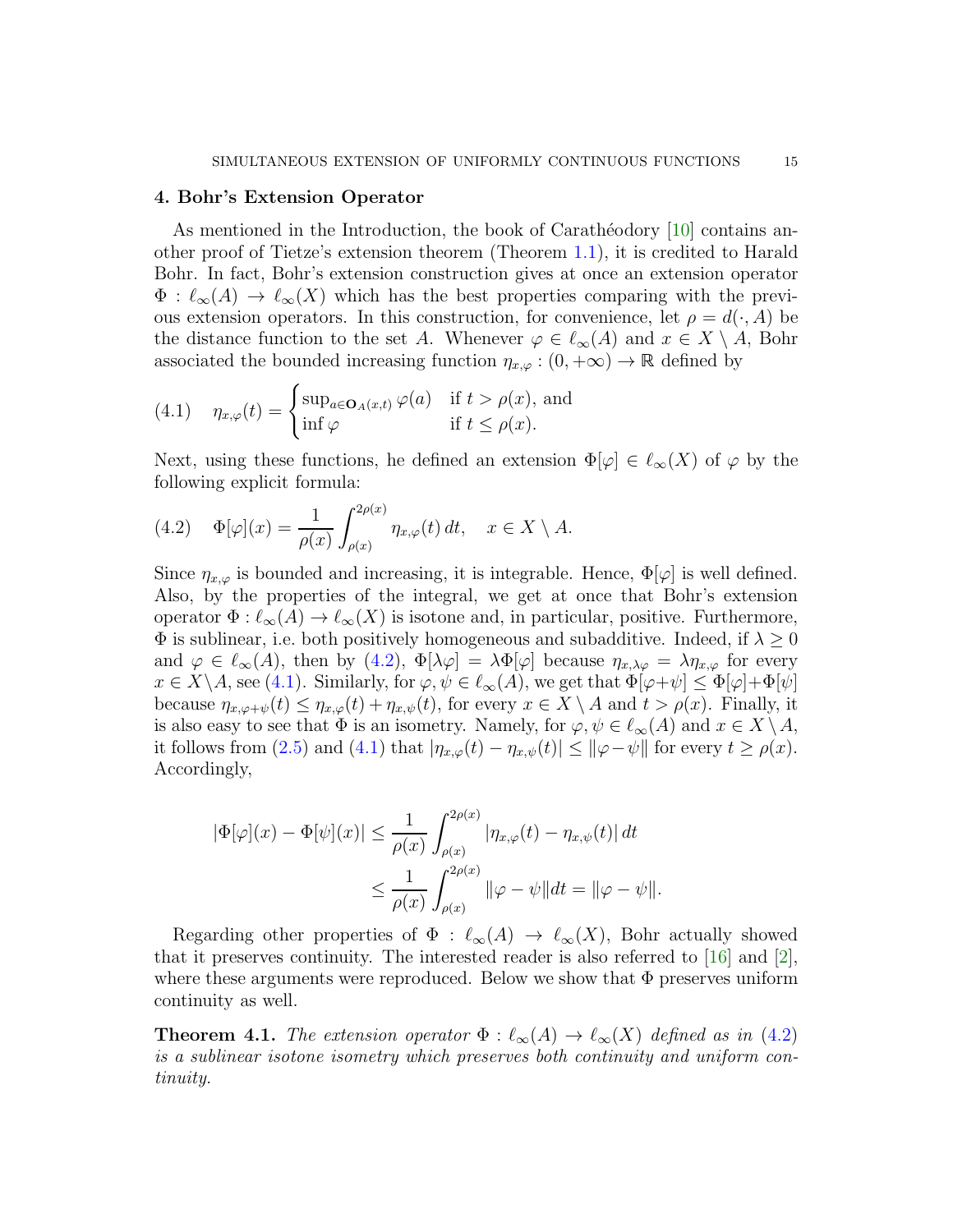*Proof.* Let  $\varphi \in \ell_{\infty}(A)$  be a (uniformly) continuous function, and  $f = \Phi[\varphi]$  be the associated extension in [\(4.2\)](#page-14-1). If  $\lambda > 0$ ,  $\mu \in \mathbb{R}$  and  $x \in X \setminus A$ , then it follows from [\(4.1\)](#page-14-2) that  $\eta_{x,\lambda\varphi+\mu} = \lambda \eta_{x,\varphi} + \mu$ . Hence, by [\(4.2\)](#page-14-1),  $\Phi[\lambda\varphi+\mu] = \lambda f + \mu$ . Accordingly, we may assume that  $\varphi: A \to [0,1]$ . Moreover, in the rest of this proof we will simply write  $\eta_x$  instead of  $\eta_{x,\varphi}$ .

First, we will show that f is (uniformly) continuous at the points of  $A$ . To this end, take  $\varepsilon > 0$  and  $p \in A$ . As in the previous proofs, using that  $\varphi$  is continuous at p, there is  $\delta > 0$  (independent of p provided that  $\varphi$  is uniformly continuous) such that  $|\varphi(a)-\varphi(p)| < \varepsilon$  for every  $a \in \mathbf{O}_A(p, 3\delta)$ . If  $x \in \mathbf{O}(p, \delta) \setminus A$ , then  $\mathbf{O}(x, 2\rho(x)) \subset \mathbf{O}(p, 3\delta)$  because  $\rho(x) \leq d(x, p) < \delta$ . Accordingly, see [\(4.1\)](#page-14-2) and [\(4.2\)](#page-14-1),

$$
\varphi(p) - \varepsilon \le \inf_{a \in \mathbf{O}_A(p, 3\delta)} \varphi(a) \le \inf_{\rho(x) < t \le 2\rho(x)} \eta_x(t)
$$
\n
$$
\le f(x) \le \eta_x(2\rho(x)) \le \sup_{a \in \mathbf{O}_A(p, 3\delta)} \varphi(a) \le \varphi(p) + \varepsilon.
$$

Thus,  $|f(x) - \varphi(p)| \leq \varepsilon$ .

Let  $\tau > 0$ . We finalise the proof by showing that  $f \upharpoonright X \setminus \mathbf{O}(A, \tau)$  is uniformly continuous, in fact Lipschitz. So, let  $x, p \in X \setminus \mathbf{O}(A, \tau)$  with  $0 < d(x, p) \leq \frac{\tau}{3}$  $\frac{\tau}{3}$ . Then  $|\rho(x) - \rho(p)| \leq d(x, p) = \delta \leq \frac{\rho(x)}{3}$  $\frac{d}{3}$  and, therefore,

$$
\rho(p) \le \rho(x) + \delta \le 2\rho(x) - 2\delta \le 2\rho(p).
$$

Moreover,  $\eta_p(t) \geq \eta_x(t-\delta)$  for every  $t > \delta$  because  $\mathbf{O}(x, t-\delta) \subset \mathbf{O}(p, t)$ , see [\(4.1\)](#page-14-2). Thus, substituting in  $(4.2)$ , we get that

$$
f(p) = \frac{1}{\rho(p)} \int_{\rho(p)}^{2\rho(p)} \eta_p(t) dt \ge \frac{1}{\rho(x) + \delta} \int_{\rho(x) + \delta}^{2\rho(x) - 2\delta} \eta_x(t - \delta) dt
$$
  

$$
(s = t - \delta) = \frac{1}{\rho(x) + \delta} \int_{\rho(x)}^{2\rho(x) - 3\delta} \eta_x(s) ds.
$$

Since  $f(x) = \int_{\rho(x)}^{2\rho(x)-3\delta} \eta_x(t)dt + \int_{2\rho(x)-3\delta}^{2\rho(x)} \eta_x(t)dt$  and  $\eta_x \le 1$ , this implies that

$$
f(x) - f(p) \leq \left[\frac{1}{\rho(x)} - \frac{1}{\rho(x) + \delta}\right] \int_{\rho(x)}^{2\rho(x) - 3\delta} \eta_x(t)dt + \frac{1}{\rho(x)} \int_{2\rho(x) - 3\delta}^{2\rho(x)} \eta_x(t)dt
$$
  

$$
= \frac{\delta}{\rho(x)[\rho(x) + \delta]} \int_{\rho(x)}^{2\rho(x) - 3\delta} \eta_x(t)dt + \frac{1}{\rho(x)} \int_{2\rho(x) - 3\delta}^{2\rho(x)} \eta_x(t)dt
$$
  

$$
\leq \frac{\delta}{\rho(x)} \cdot \frac{\rho(x) - 3\delta}{\rho(x) + \delta} + \frac{3\delta}{\rho(x)} \leq \frac{4\delta}{\rho(x)} \leq \frac{4}{\tau}d(x, p).
$$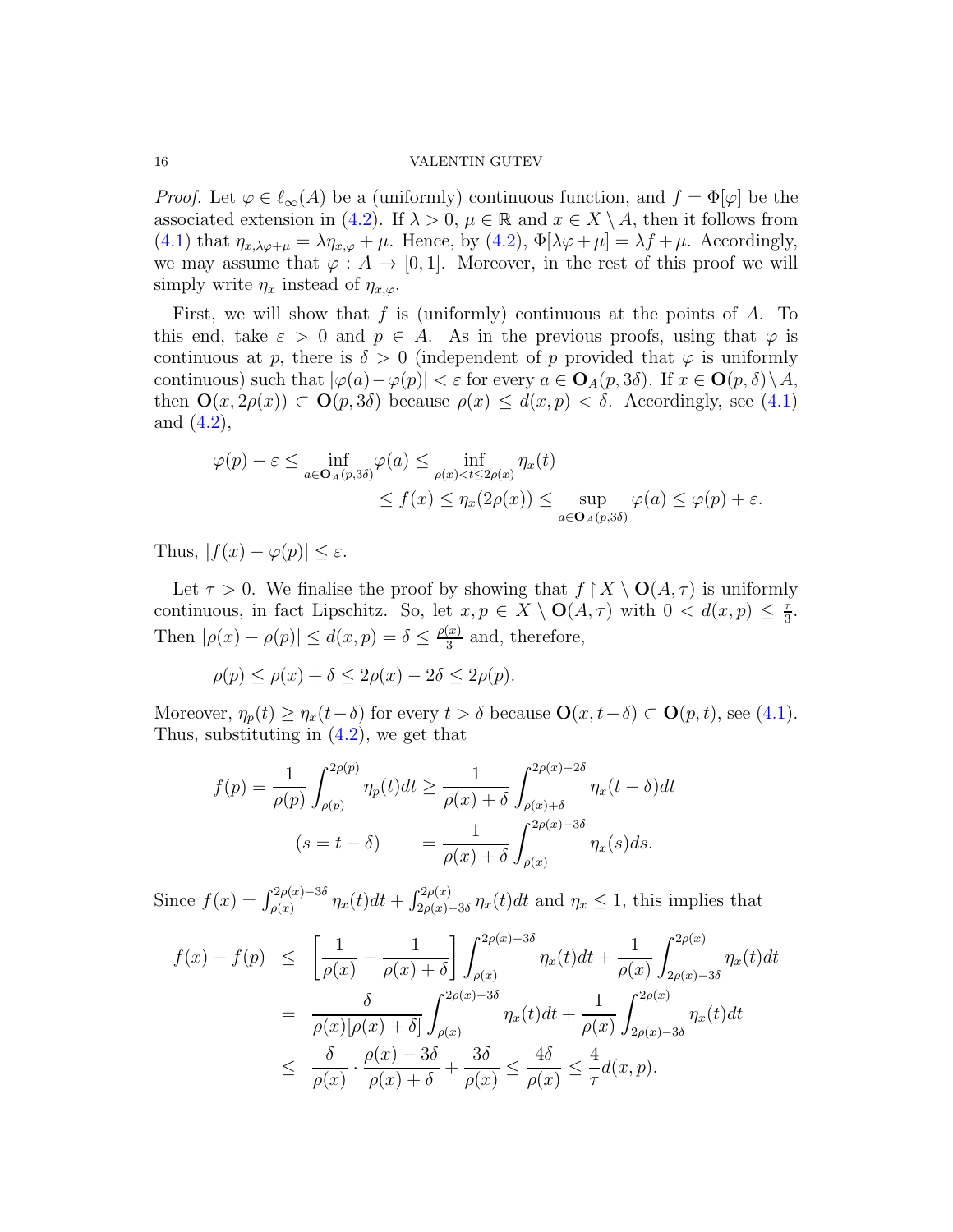Interchanging p and x, this is equivalent to  $|f(p) - f(x)| \leq \frac{4}{\tau} d(x, p)$ . In particular, f is continuous and by Proposition [2.3,](#page-6-1) it is also uniformly continuous whenever so is  $\varphi$ .

# <span id="page-16-4"></span>References

- [1] P. Alexandroff and H. Hopf, Topologie. Bd. I: Grundbegriffe der mengentheoretischen Topologie. Topologie der Komplexe. Topologische Invarianzsätze und anschließende Begriffsbildungen. Verschlingungen im n-dimensionalen euklidischen Raum. Stetige Abbildungen von Polyedern.,  $XIV + 636 S$ . 39 Fig. Berlin, J. Springer (Die Grundlehren der mathematischen Wissenschaften in Einzeldarstellungen, Bd. 44), 1935.
- <span id="page-16-20"></span><span id="page-16-12"></span>[2] F. G. Arenas and M. L. Puertas, Tietze's extension theorem, Divulg. Mat. 10 (2002), no. 1, 63–78.
- [3] T. Banakh, N. Brodskiy, I. Stasyuk, and E. D. Tymchatyn, On continuous extension of uniformly continuous functions and metrics, Colloq. Math.  $116$  (2009), no. 2, 191–202.
- <span id="page-16-15"></span>[4] G. Beer and A. Di Concilio, Uniform continuity on bounded sets and the Attouch-Wets *topology*, Proc. Amer. Math. Soc.  $112$  (1991), no. 1, 235–243.
- <span id="page-16-16"></span><span id="page-16-9"></span>[5] G. Beer and S. Levi, *Strong uniform continuity*, J. Math. Anal. Appl. **350** (2009), no. 2, 568–589.
- [6] H. L. Bentley, H. Herrlich, and M. Hušek, The historical development of uniform, proximal, and nearness concepts in topology, Handbook of the History of General Topology (1998), 577–629.
- <span id="page-16-7"></span>[7] K. Borsuk, Uber Isomorphie der Funktionalräume., Bull. Int. Acad. Polon. Sci. A 1/3 (1933), 1–10.
- <span id="page-16-13"></span><span id="page-16-2"></span>[8] , Sur les prolongements des transformations continues, Fund. Math. 28 (1936), 99– 110.
- [9] L. E. J. Brouwer, Uber die Erweiterung des Definitionsbereichs einer stetigen Funktion, Math. Ann. 79 (1918), no. 3, 209–211.
- <span id="page-16-18"></span><span id="page-16-1"></span>[10] C. Carathéodory, *Vorlesungen über reelle Funktionen*, Teubner, Leipzig und Berlin, 1918.
- [11] E. de Jonge and A. C. M. van Rooij, Introduction to Riesz spaces, Mathematisch Centrum, Amsterdam, 1977, Mathematical Centre Tracts, No. 78.
- <span id="page-16-0"></span>[12] C. de La Vallée Poussin, *Intégrales de Lebesque, fonctions d'ensemble, classes de Baire*, Gauthier-Villars, Paris, 1916.
- <span id="page-16-5"></span>[13] J. Dieudonné, Foundations of modern analysis, Pure and Applied Mathematics, Vol. X, Academic Press, New York, 1960.
- <span id="page-16-11"></span><span id="page-16-6"></span>[14] J. Dugundji, An extension of Tietze's theorem, Pacific J. Math. 1 (1951), 353–367.
- <span id="page-16-19"></span>[15] R. Engelking, General topology, revised and completed edition, Heldermann Verlag, Berlin, 1989.
- [16] A. Friedman, Foundations of modern analysis, Dover Publications, Inc., New York, 1982, Reprint of the 1970 original.
- <span id="page-16-17"></span><span id="page-16-14"></span>[17] R. Gloden, Lectures on "Riesz Spaces" given by Prof. A.C. Zaanen. EUR 3140., 1966.
- <span id="page-16-8"></span>[18] V. Gutev, Lipschitz extensions and approximations, J. Math. Anal. Appl. 491 (2020), no. 1, 124242.
- <span id="page-16-3"></span>[19] F. Hausdorff, *Grundzüge der Mengenlehre*, Veit and Company, Leipzig, 1914.
- $[20]$  , Uber halbstetige Funktionen und deren Verallgemeinerung, Math. Zeitschr. 5 (1919), 292–309.
- <span id="page-16-10"></span>[21] M. Hušek, *Extension of mappings and pseudometrics*, Extracta Math.  $25$  (2010), no. 3, 277–308.